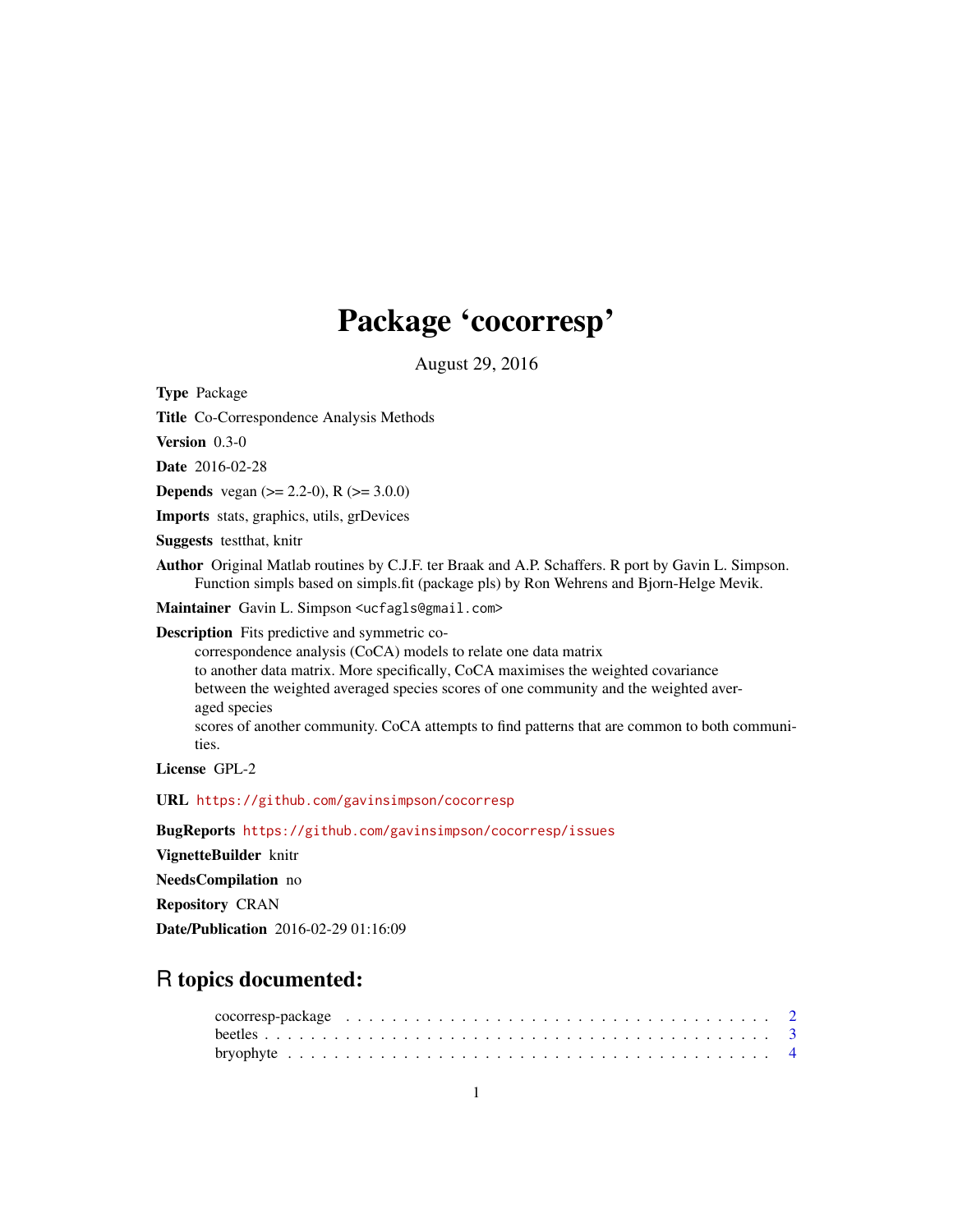<span id="page-1-0"></span>

|       |              | $\overline{4}$ |
|-------|--------------|----------------|
|       |              | $\overline{8}$ |
|       | coinertial   | 9              |
|       |              |                |
|       |              | - 11           |
|       |              |                |
|       | fitCoinertia |                |
|       |              |                |
|       |              |                |
|       |              |                |
|       |              |                |
|       |              |                |
|       |              |                |
|       |              |                |
|       |              |                |
|       |              |                |
|       |              |                |
|       |              |                |
|       |              | -31            |
|       |              |                |
|       |              |                |
| Index |              | 37             |

cocorresp-package *Co-correspondence analysis ordination methods for community ecology*

# Description

Fits predictive and symmetric co-correspondence analysis (CoCA) models to relate one data matrix to another data matrix. More specifically, CoCA maximises the weighted covariance between the weighted averaged species scores of one community and the weighted averaged species scores of another community. CoCA attempts to find patterns that are common to both communitities.

# Details

| Package:  | cocorresp            |
|-----------|----------------------|
| Type:     | Package              |
| Version:  | $0.2 - 1$            |
| Date:     | 2013-12-12           |
| Depends:  | vegan                |
| License:  | <b>GPL</b> Version 2 |
| Encoding: | $UTF-8$              |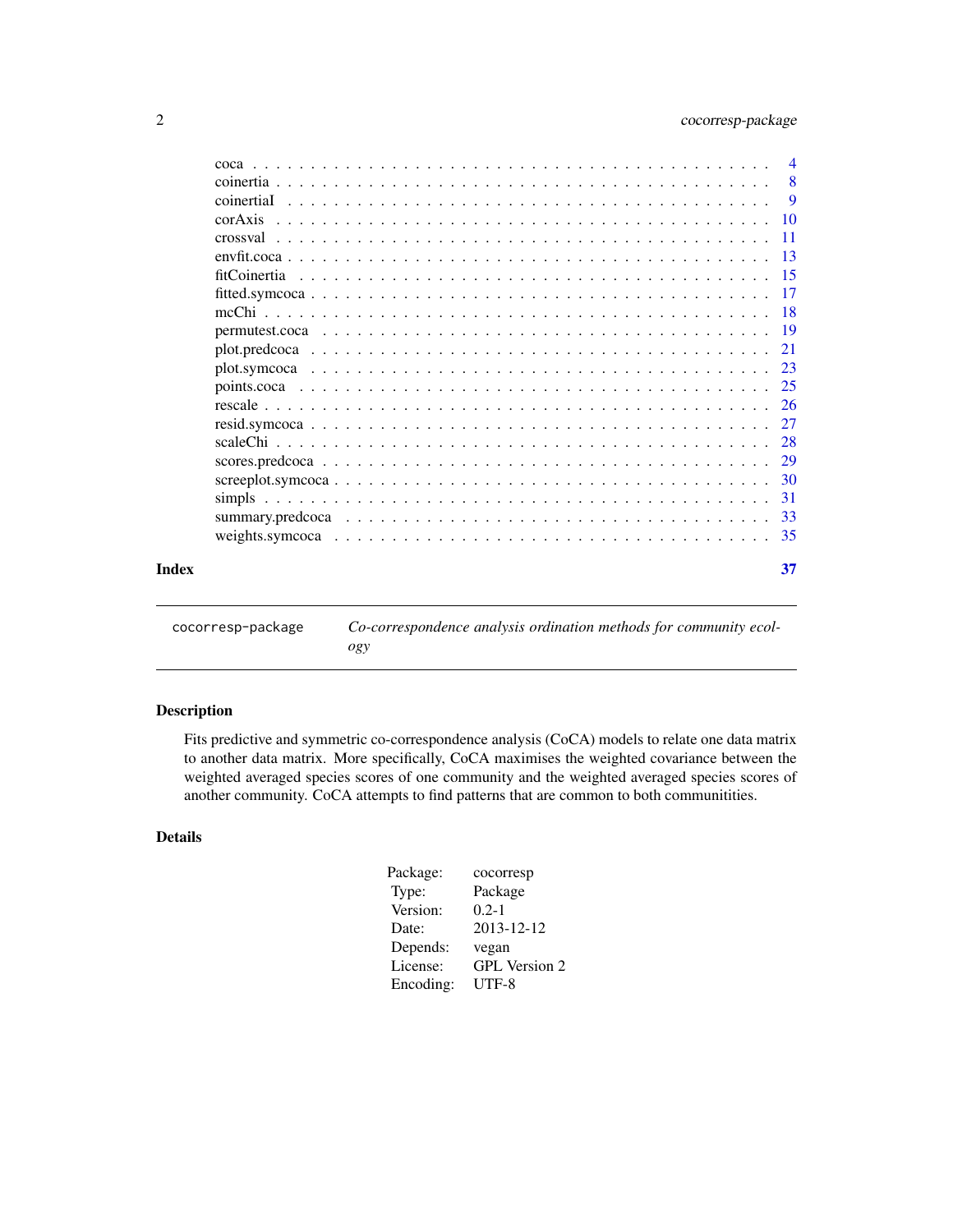#### <span id="page-2-0"></span>beetles 3

#### Author(s)

Original Matlab routines by C.J.F. ter Braak and A.P. Schaffers. R port by Gavin L. Simpson. Function simpls based on simpls.fit (package pls) by Ron Wehrens and Bjorn-Helge Mevik.

Maintainer: Gavin L. Simpson <gavin.simpson@ucl.ac.uk>

beetles *Carabid beetles and vascular plants in Dutch roadside verges*

# **Description**

Counts of 126 beetle taxa and abundances of 173 vascular plant taxa (expressed on the 1-9 van der Maarel scale) in 30 road-side verges in the Netherlands.

#### Usage

data(beetles)

data(plants)

data(verges)

# Details

This is the complete dataset of Raemakers et al (2001). ter Braak and Schaffers (2004) only analyse a subset of 91 beetle taxa.

#### Source

Raemakers, I.P., Schaffers, A.P., Sykora, V. and Heijerman, T. (2001) The importance of plant communities in road verges as habitat for insects. *Proceedings of the Section Experimental and Applied Entomology if the Netherlands Entomological Society* 12, 101–106.

ter Braak, C.J.F and Schaffers, A.P. (2004) Co-Correspondence Analysis: a new ordination method to relate two community compositions. *Ecology* 85(3), 834–846

# Examples

data(beetles) data(plants)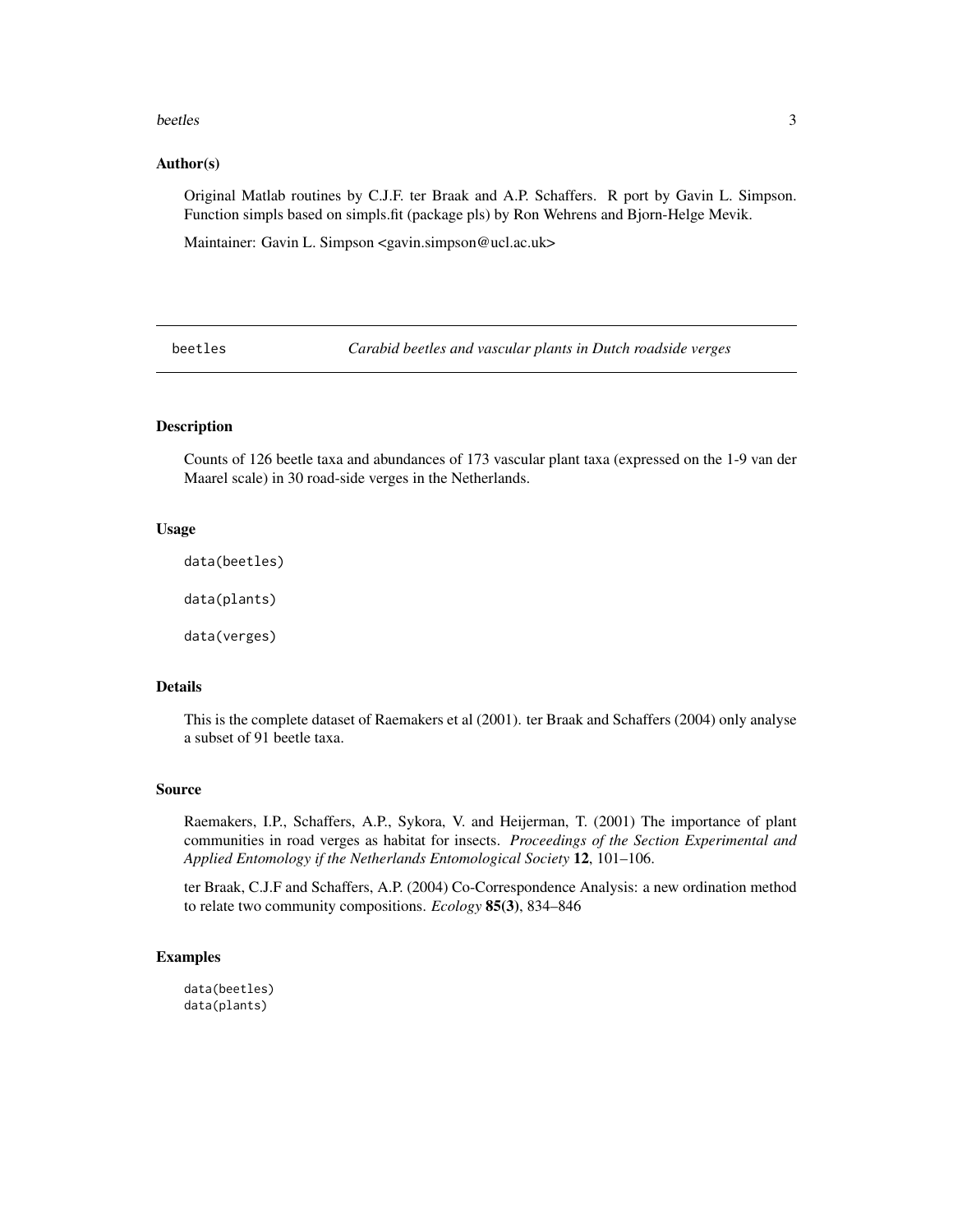#### <span id="page-3-0"></span>**Description**

The data consist of observations on 30 bryophyte and 123 vascular plant species in 70 spring meadows (sites, samples). The species data are a subset of only those species occuring in five or more meadows.

#### Usage

```
data(bryophyte)
data(vascular)
```
#### Source

Hajek, M., Hekera, P. and Hajkova, P. (2002) Spring fen vegetations and water chemistry in the Western Carpathian flysch zone. *Folia geobotanica* 37, 205–224

ter Braak, C.J.F and Schaffers, A.P. (2004) Co-Correspondence Analysis: a new ordination method to relate two community compositions. *Ecology* 85(3), 834–846

#### Examples

data(bryophyte) data(vascular)

<span id="page-3-1"></span>

coca *Fit Co-Correspondence Analysis Ordination Models*

#### Description

coca is used to fit Co-Correspondence Analysis (CoCA) models. It can fit predictive or symmetric models to two community data matrices containing species abundance data.

#### Usage

```
\operatorname{coca}(y, \ldots)## Default S3 method:
coca(y, x, method = c("predictive", "symmetric"),reg.method = c("simpls", "eigen"), weights = NULL,
     n \text{.axes} = \text{NULL}, \text{ symmetric} = \text{FALSE}, \dots## S3 method for class 'formula'
coca(formula, data, method = c("predictive", "symmetric"),
     reg.method = c("simpls", "eigen"), weights = NULL,
     n.axes = NULL, symmetric = FALSE, ...)
```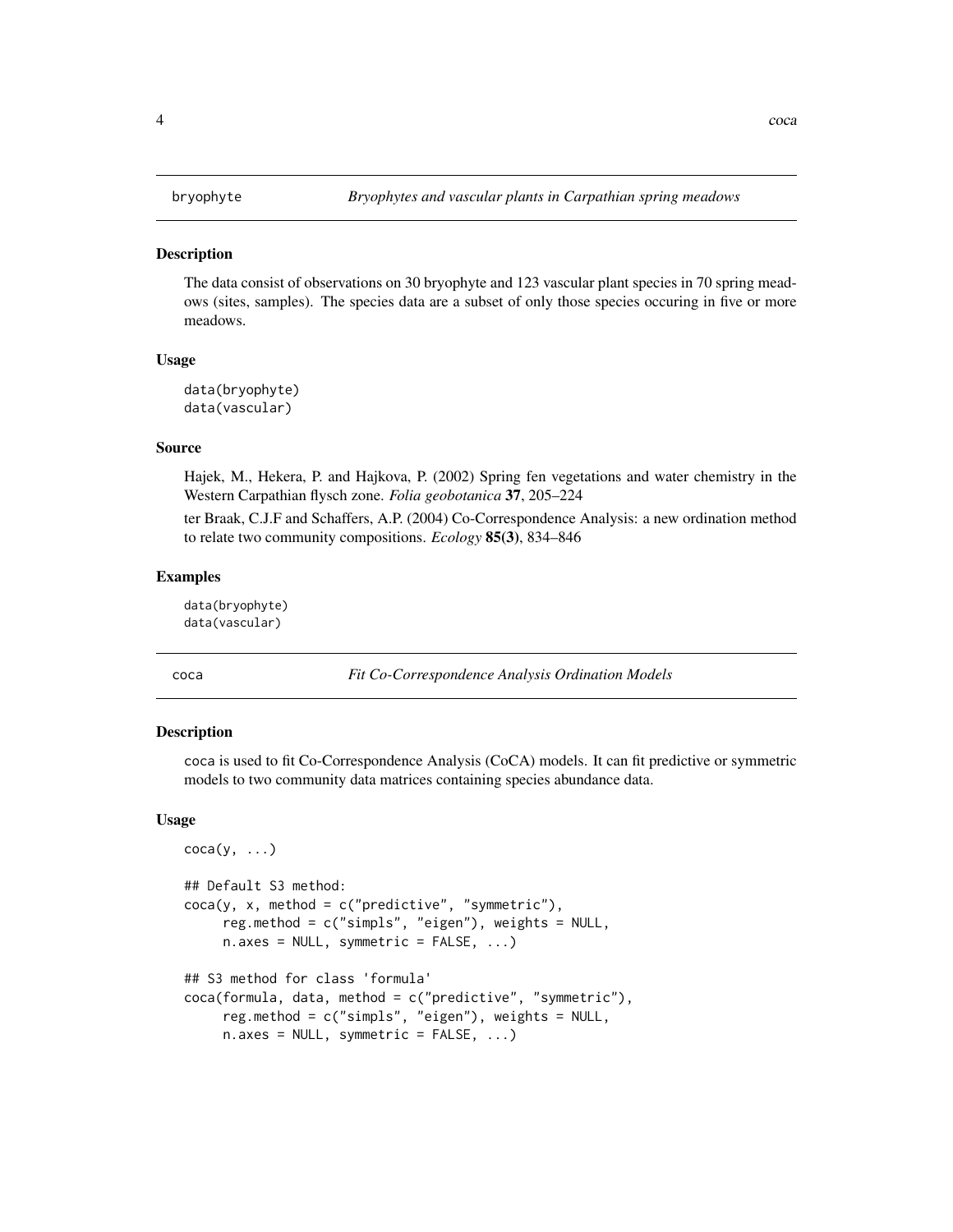<span id="page-4-0"></span> $\cos \theta$  5

#### Arguments

| y          | a data frame containing the response community data matrix.                                                                                                                                                                                                                                                                                                               |
|------------|---------------------------------------------------------------------------------------------------------------------------------------------------------------------------------------------------------------------------------------------------------------------------------------------------------------------------------------------------------------------------|
| X          | a data frame containing the predictor community data matrix.                                                                                                                                                                                                                                                                                                              |
| formula    | a symbolic description of the model to be fit. The details of model specification<br>are given below.                                                                                                                                                                                                                                                                     |
| data       | an optional data frame containing the variables in the model. If not found in<br>data, the variables are taken from environment (formula), typically the envi-<br>ronment from which coca is called.                                                                                                                                                                      |
| method     | a character string indicating which co-correspondence analysis method to use.<br>One of "predictive"(default), or "symmetric", can be abbreviated.                                                                                                                                                                                                                        |
| reg.method | One of "simpls" (default) or "eigen". If method is "predictive" then reg.method<br>controls whether the co-correspondence analysis should be fitted using the SIM-<br>PLS algorithm or via an eigen analysis.                                                                                                                                                             |
| weights    | a vector of length nrow(y) of user supplied weights for $R_0$ . If we ights = NULL<br>(default) then the weights are determined from $y$ (default) or $x$ and $y$ (symmetric = TRUE<br>only).                                                                                                                                                                             |
| n.axes     | the number of CoCA axes to extract. If missing (default) the n. axes is                                                                                                                                                                                                                                                                                                   |
|            | $min(ncol(y), ncol(x), nrow(y), nrow(x)) - 1$                                                                                                                                                                                                                                                                                                                             |
|            |                                                                                                                                                                                                                                                                                                                                                                           |
| symmetric  | if method is "symmetric" then symmetric determines whether weights for $R_0$<br>are symmetric and taken as the average of the row sums of $x$ and $y$ (symmetric = TRUE).<br>If symmetric = FALSE (default) then the weights $R_0$ are taken as the row sums<br>of y unless user defined weights are provided via argument weights. Ignored if<br>method is "predictive". |
| $\cdots$   | additional arguments to be passed to lower level methods.                                                                                                                                                                                                                                                                                                                 |

# Details

coca is the main user-callable function.

A typical model has the form response  $\sim$  terms where response is the (numeric) response data frame and terms is a series of terms which specifies a linear predictor for response. A typical form for terms is ., which is shorthand for "all variables" in data. If . is used, data must also be provided. If specific species (variables) are required then terms should take the form  $spp1 + spp2 + spp3$ .

The default is to fit a predictive CoCA model using SIMPLS via a modified version of simpls. fit from package pls. Alternatively, reg.method = "eigen" fits the model using an older, slower eigen analysis version of the SIMPLS algorithm. reg.method = "eigen" is about 100% slower than  $reg.$  method = "simpls".

#### Value

coca returns a list with method and reg.method determining the actual components returned.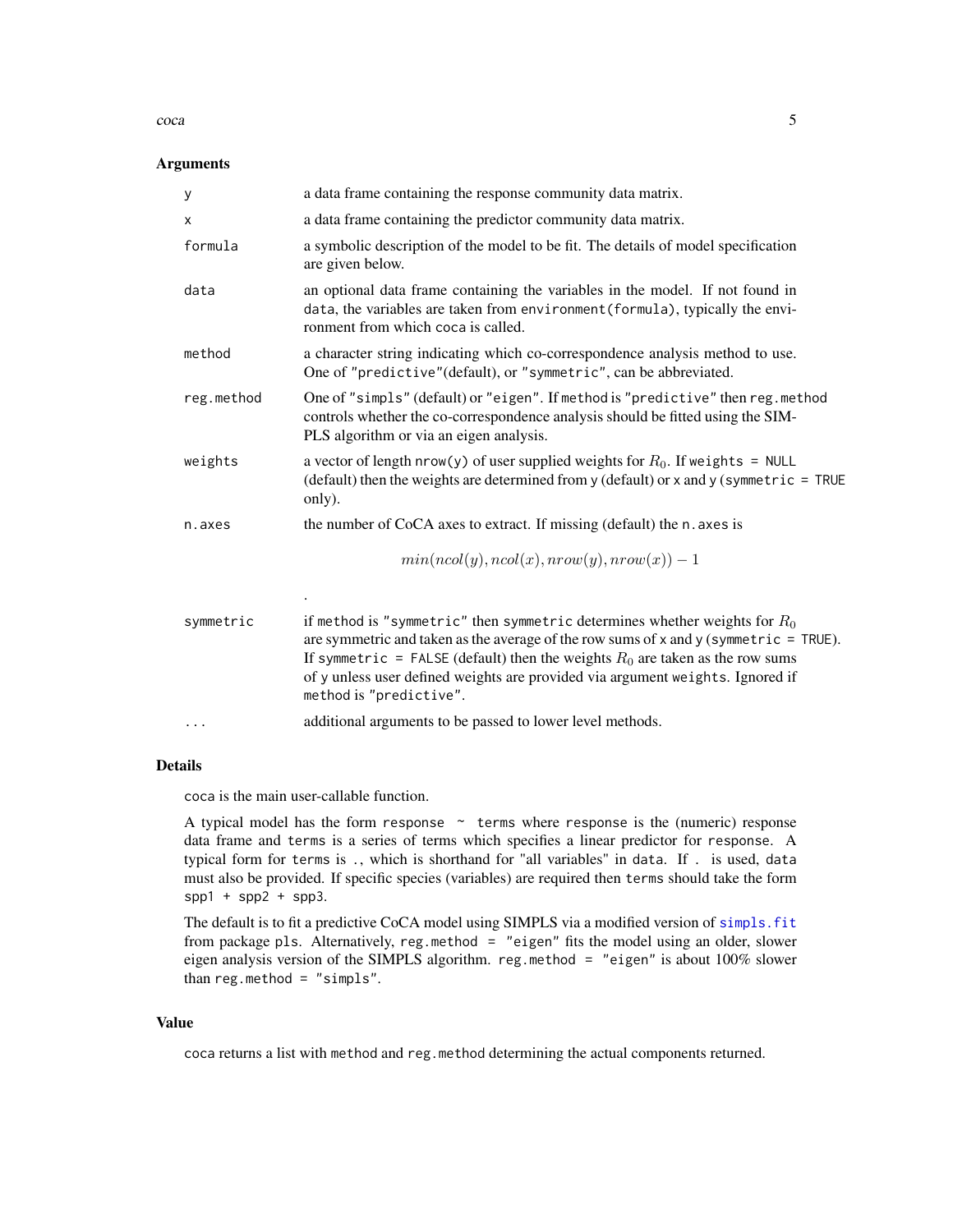<span id="page-5-0"></span>

| nam.dat     | list with components namY and namX containing the names of the response and<br>the predictor(s) respectively.                                                                                   |
|-------------|-------------------------------------------------------------------------------------------------------------------------------------------------------------------------------------------------|
| call        | the matched call.                                                                                                                                                                               |
| method      | the CoCA method used, one of "predictive" or "symmetric".                                                                                                                                       |
| scores      | the species and site scores of the fitted model.                                                                                                                                                |
| loadings    | the site loadings of the fitted model for the response and the predictor. (Predic-<br>tive CoCA via SIMPLS only.)                                                                               |
| fitted      | the fitted values for the response. A list with 2 components Yhat (the fitted<br>values) and Yhat1 (the transformed fitted values. (Predictive CoCA via SIMPLS<br>only.)                        |
| varianceExp | list with components Yblock and Xblock containing the variances in the re-<br>sponse and the predictor respectively, explained by each fitted PLS axis. (Pre-<br>dictive CoCA via SIMPLS only.) |
| totalVar    | list with components Yblock and Xblock containing the total variance in the<br>response and the predictor respectively. (Predictive CoCA via SIMPLS only.)                                      |
| lambda      | the Eigenvalues of the analysis.                                                                                                                                                                |
| n.axes      | the number of fitted axes                                                                                                                                                                       |
| Ychi        | a list containing the mean-centered chi-square matrices for the response (Ychi1)<br>and the predictor (Ychi2). (Predictive CoCA only.)                                                          |
| R0          | the (possibly user-supplied) row weights used in the analysis.                                                                                                                                  |
| X           | X-Matrix (symmetric CoCA only).                                                                                                                                                                 |
| residuals   | Residuals of a symmetric model (symmetric CoCA only).                                                                                                                                           |
| inertia     | list with components total and residual containing the total and residual in-<br>ertia for the response and the predictor (symmetric CoCA only).                                                |
| rowsum      | a list with the row sums for the response (rsum1) and the preditor (rsum2) (sym-<br>metric CoCA only).                                                                                          |
| colsum      | a list with the column sums for the response (csum1) and the preditor (csum2)<br>(symmetric CoCA only).                                                                                         |

# Author(s)

Original Matlab code by C.J.F. ter Braak and A.P. Schaffers. R port by Gavin L. Simpson. Formula method for coca uses a modified version of [ordiParseFormula](#page-0-0) by Jari Oksanen to handle formulea.

# References

ter Braak, C.J.F and Schaffers, A.P. (2004) Co-Correspondence Analysis: a new ordination method to relate two community compositions. *Ecology* 85(3), 834–846

#### See Also

[crossval](#page-10-1) for cross-validation and [permutest.coca](#page-18-1) for permutation test to determine the number of PLS axes to retain in for predictive CoCA.

[summary.predcoca](#page-32-1) and [summary.symcoca](#page-32-2) for summary methods.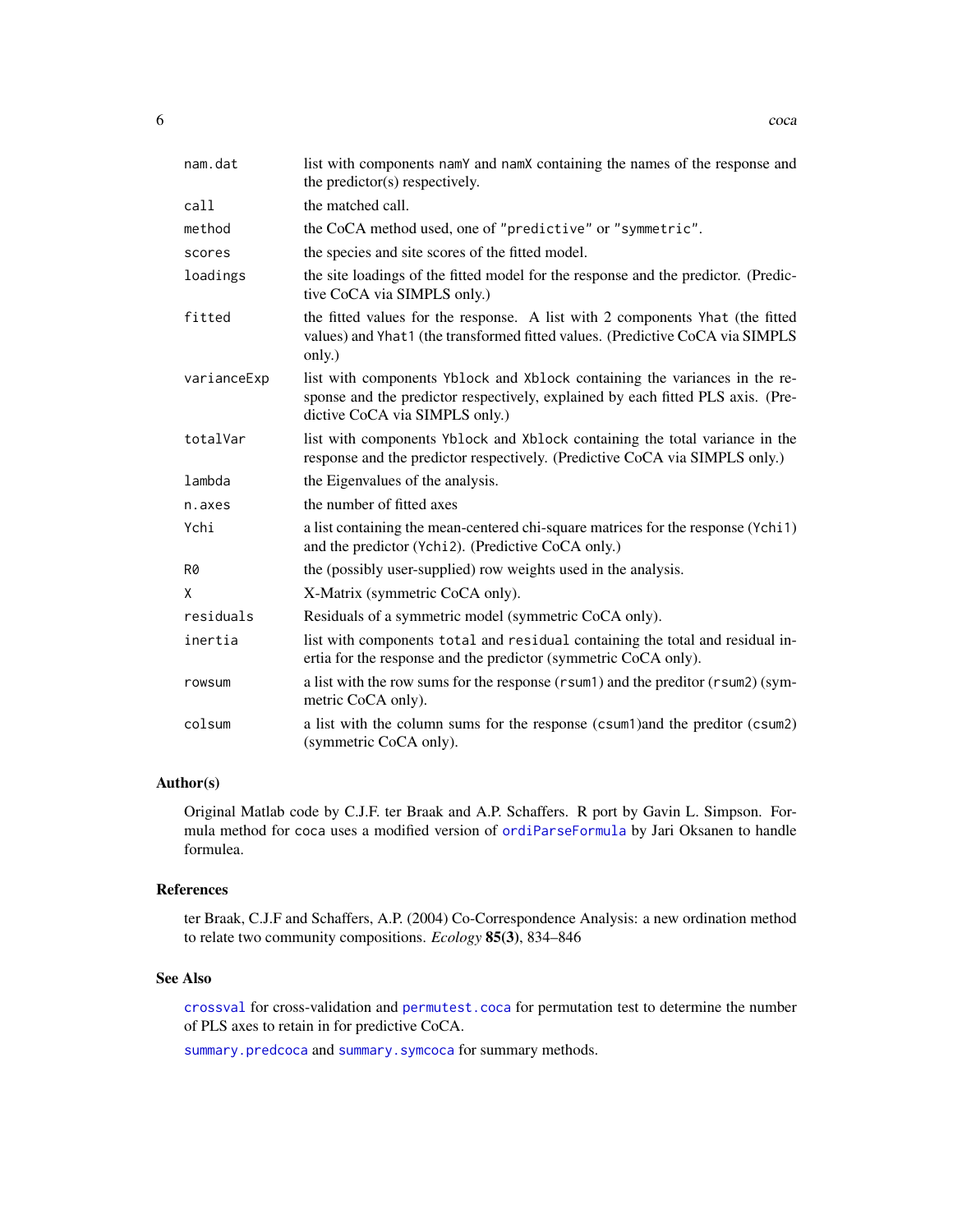coca 7

#### Examples

```
## symmetric CoCA
data(beetles)
## log transform the bettle data
beetles <- log(beetles + 1)
data(plants)
## fit the model
bp.sym \leq coca(beetles \leq ., data = plants, method = "symmetric")
bp.sym
summary(bp.sym)
plot(bp.sym)
## predictive CoCA using SIMPLS and formula interface
bp.pred \leq coca(beetles \sim ., data = plants)
## should retain only the useful PLS components for a parsimonious model
## Leave-one-out crossvalidation - this takes a while
## Not run:
crossval(beetles, plants)
## so 2 axes are sufficient
## permutation test to assess significant PLS components - takes a while
bp.perm <- permutest(bp.pred, permutations = 99)
bp.perm
## End(Not run)
## agrees with the Leave-one-out cross-validation
## refit the model with only 2 PLS components
bp.pred \leq coca(beetles \sim ., data = plants, n.axes = 2)
bp.pred
summary(bp.pred)
plot(bp.pred)
## predictive CoCA using Eigen-analysis
data(bryophyte)
data(vascular)
carp.pred \leq coca(y = bryophyte, x = vascular, reg.method = "eigen")
carp.pred
## determine important PLS components - takes a while
## Not run:
crossval(bryophyte, vascular)
(carp.perm <- permutest(carp.pred, permutations = 99))
## End(Not run)
## 2 components again, refit
carp.pred \leq coca(y = bryophyte, x = vascular,
                  reg.method = "eigen", n \cdot \text{axes} = 2)
carp.pred
## plot
plot(carp.pred)
```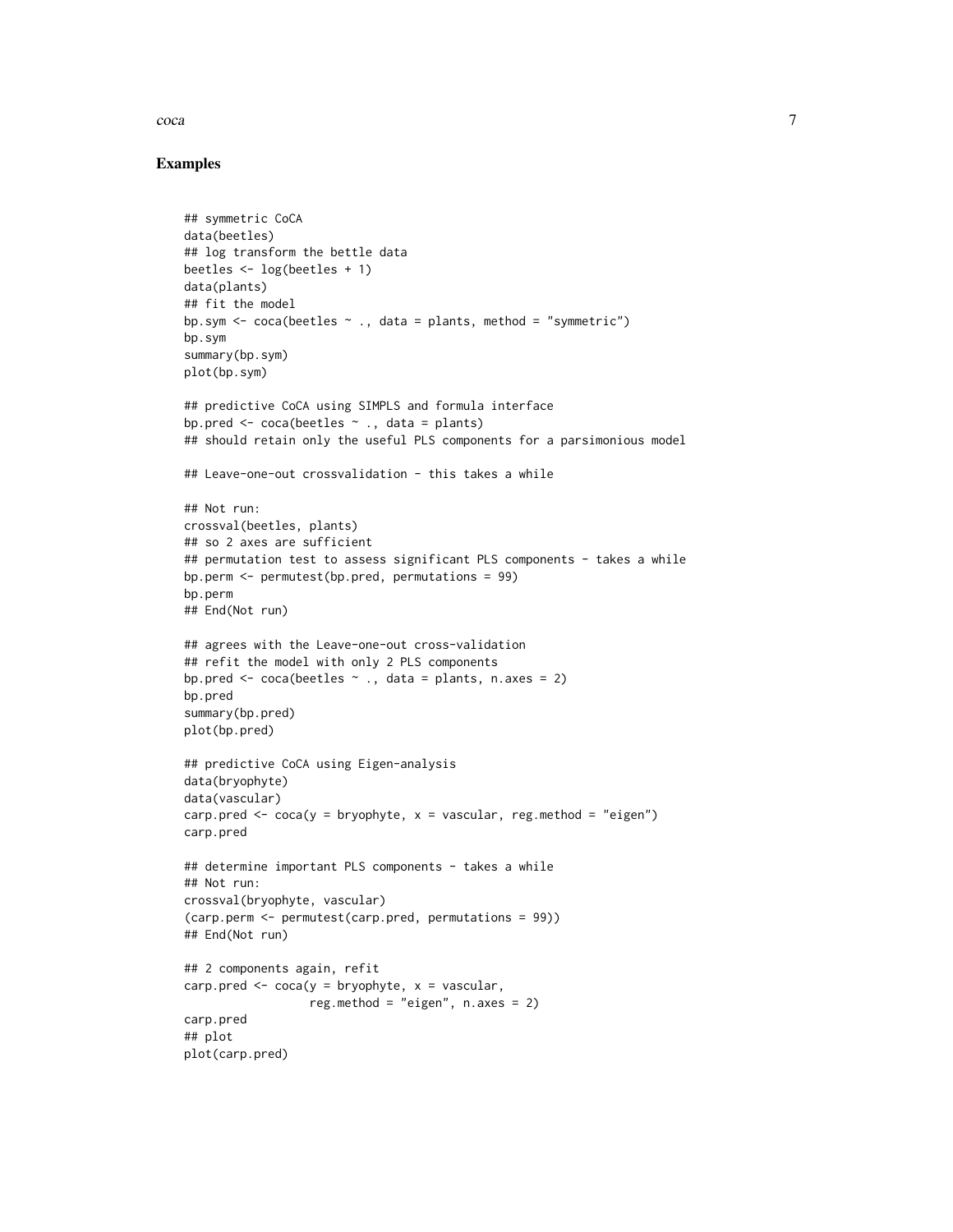# <span id="page-7-1"></span><span id="page-7-0"></span>coinertia *Co-inertia analysis*

# Description

Performs a co-inertia of the triplets  $(Q_1, K_1, R_0)$  and  $(Q_2, K_2, R_0)$ .

# Usage

```
coinertia(y, ...)
```

```
## Default S3 method:
coinertia(y, x, n.axes = NULL, weights = NULL,symmetric = FALSE, ...)
```
# Arguments

| y, x      | matrices or data frames of the two data sets for which axes of covariance are<br>sought.                                                                                               |
|-----------|----------------------------------------------------------------------------------------------------------------------------------------------------------------------------------------|
| n.axes    | numeric; the number of coinertia axes to retain.                                                                                                                                       |
| weights   | a vector of weights for the samples. If NULL, weights are chosen from the row<br>FALSE) or the average of the row sums of y<br>sums of $y$ (symmetric =<br>and $x$ (symmetric = TRUE). |
| symmetric | logical; should a symmetric set of weights be used. See Details.                                                                                                                       |
| .         | arguments passed to other functions. Currently ignored.                                                                                                                                |
|           |                                                                                                                                                                                        |

# Value

An object of class "coinertia", which is a list with the following components:

| scores    | a list of ordination scores, with components species and sites, each of which<br>is a list with components Y and X that refer to the scores for the input matrices y<br>and x respectively. |
|-----------|---------------------------------------------------------------------------------------------------------------------------------------------------------------------------------------------|
| weights   | numeric vector of row weights used in the analysis.                                                                                                                                         |
| lambda    | numeric vector of Eigenvalues.                                                                                                                                                              |
| n.axes    | numeric; the number of coinertia axes extracted                                                                                                                                             |
| symmetric | logical; was a symmetric analysis performed?                                                                                                                                                |
| call      | the matched call.                                                                                                                                                                           |

# Author(s)

Gavin L. Simpson, based on original Matlab code by C.J.F. ter Braak and A.P. Schaffers.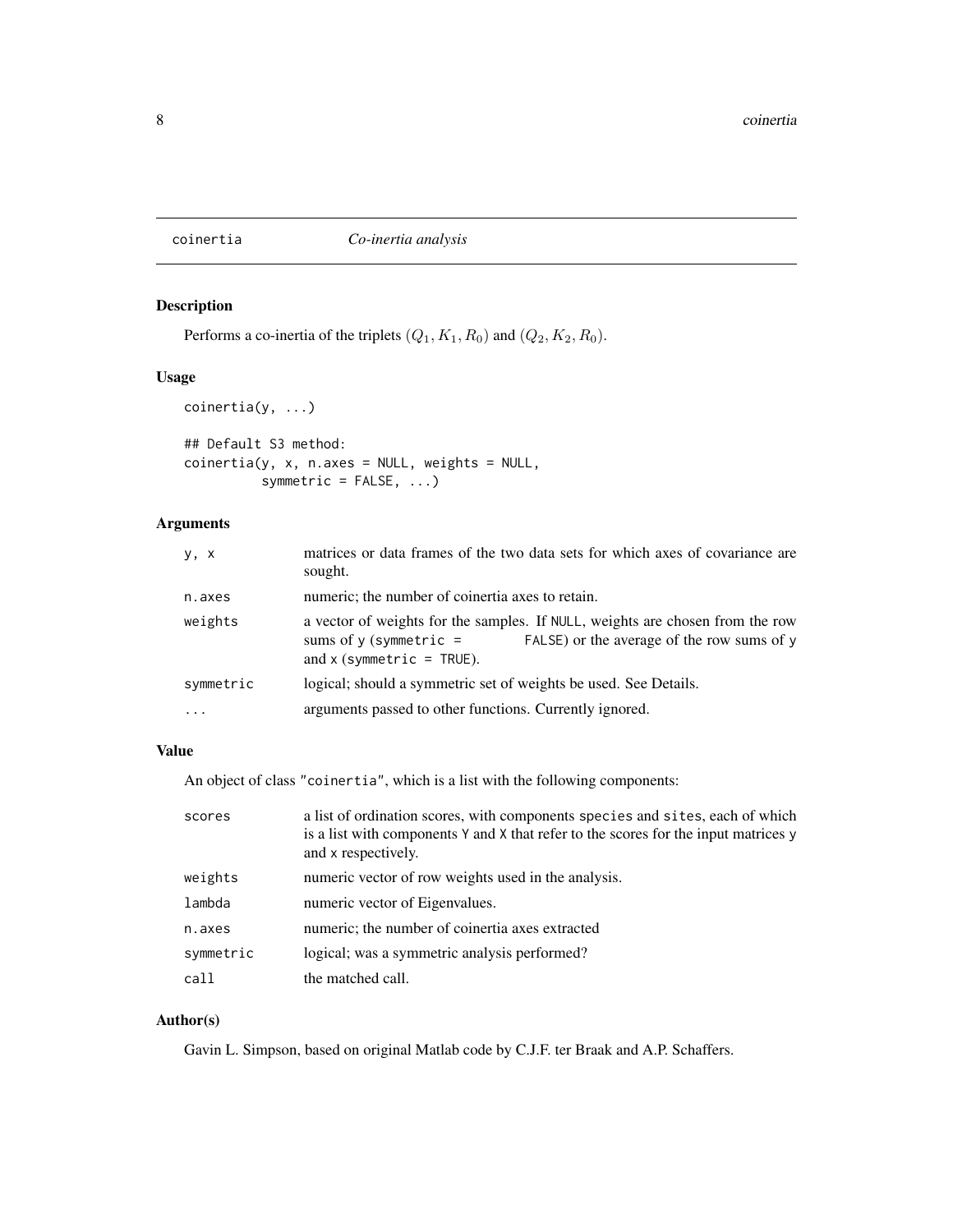#### <span id="page-8-0"></span>coinertiaI 9

#### References

Ter Braak, C.J.F and Schaffers, A.P. (2004) Co-Correspondence Analysis: a new ordination method to relate two community compositions. *Ecology* 85(3), 834–846

Doledec, S and Chessel, D. (1994) Co-inertia analysis: a method for studying species-environment relationships. *Freshwater Biology* 31, 277–294

#### See Also

[symcoca](#page-0-0) for the function that calls fitCoinertia and [coinertiaI](#page-8-1) for co-inertia analysis using identity matrices for  $K_1$ ,  $K_2$ , and  $R_0$ .

#### Examples

```
data(beetles, plants)
coin <- coinertia(beetles, plants)
coin
```
<span id="page-8-1"></span>

coinertiaI *Coinertia analysis with identity matrices*

#### Description

Performs a co-inertia of the triplets  $(Q_1, K_1, R_0)$  and  $(Q_2, K_2, R_0)$  with identity matrices  $K_1, K_2, R_0$ .

#### Usage

```
coinertial(X, Y, fast = TRUE)
```
# Arguments

| X        | Species matrix X.                          |
|----------|--------------------------------------------|
| <b>V</b> | Species Matrix Y.                          |
| fast     | If "TRUE" only return the row scores of Y. |

# Details

Argument fast is used to return only the row scores of  $Y$  in function [permutest.coca](#page-18-1), which speeds the permutation test considerably.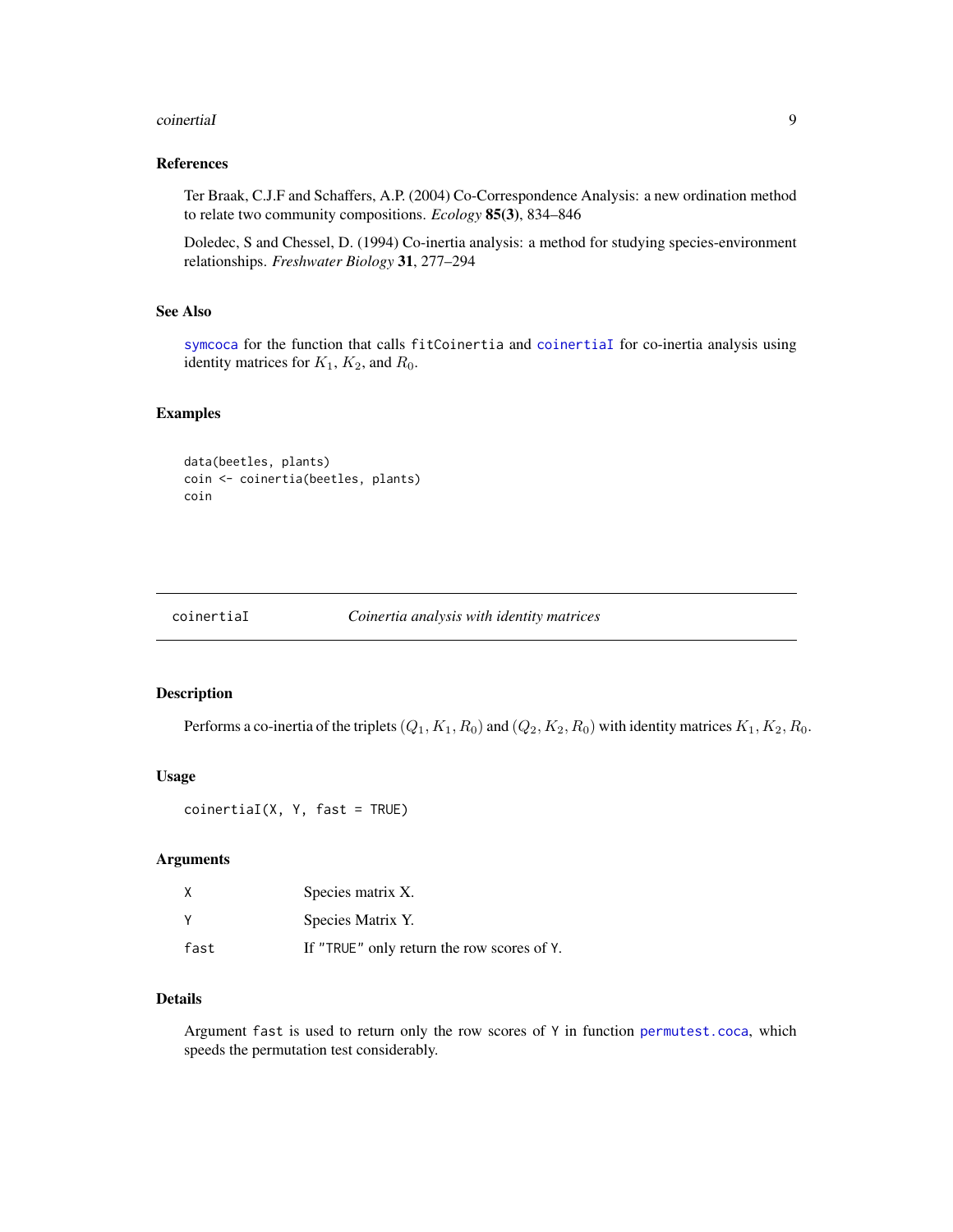#### <span id="page-9-0"></span>Value

If fast = TRUE, a matrix of row scores for matrix Y (see scores below). If fast = FALSE a list with the following components:

| weights | A list with components X and Y containing the left and right singular vectors<br>respectively of the SVD on the triplets.                                                                                               |
|---------|-------------------------------------------------------------------------------------------------------------------------------------------------------------------------------------------------------------------------|
| scores  | A list with components X and Y, containing the row scores of the X and Y species<br>matrices. These are the result of a matrix multiplication of X by the left singular<br>vectors and Y by the right singular vectors. |
| lambda  | the Eigenvalues of the analysis (the square of the singular values from the SVD.                                                                                                                                        |
| call    | the matched function call.                                                                                                                                                                                              |

#### Note

This function is not meant to be called directly by the user. If you wish to use it study the code in [permutest.coca](#page-18-1) to see how it should be called.

#### Author(s)

Original Matlab code by C.J.F. ter Braak and A.P. Schaffers. R port by Gavin L. Simpson.

#### References

Doledec, S and Chessel, D. (1994) Co-inertia analysis: a method for studying species-environment relationships. *Freshwater Biology* 31, 277–294.

#### See Also

[coinertia](#page-7-1)

corAxis *Correlation between ordination axes*

# Description

Calculates the Pearson product-moment correlation coefficient for the site scores of ordination axes.

#### Usage

```
corAxis(x, ...)
## Default S3 method:
corAxis(x, ...)
## S3 method for class 'symcoca'
corAxis(x, axes = c(1:min(6, xfn.axes)), ...)
```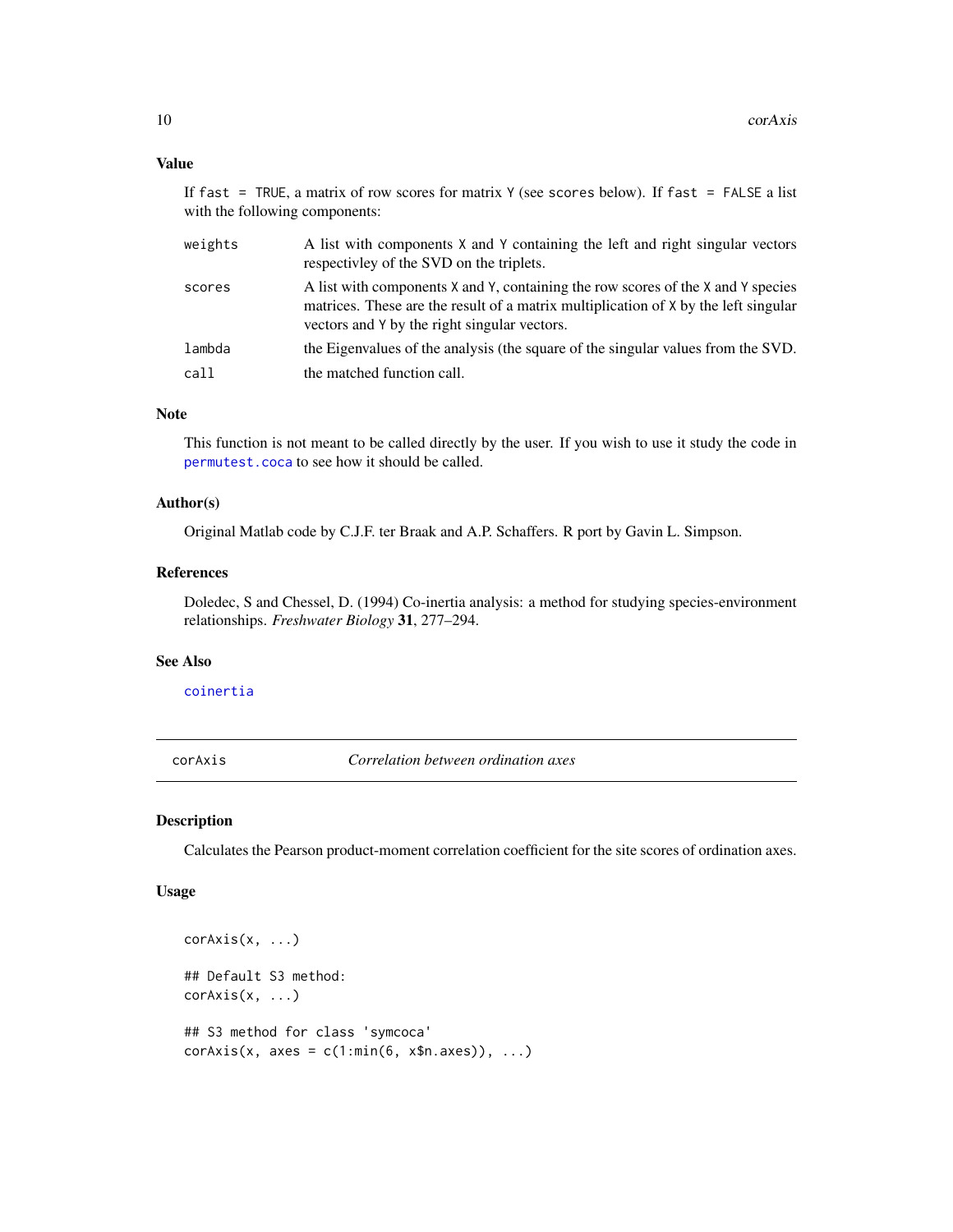#### <span id="page-10-0"></span>crossval and the crossval of the crossval and the crossval and the crossval and the crossval and the crossval of the crossval and the crossval and the crossval and the crossval and the crossval and the crossval and the cro

#### Arguments

| $\mathsf{x}$ | an ordination object. Only methods for objects of class symcoca are currently<br>available. |
|--------------|---------------------------------------------------------------------------------------------|
| axes         | the number of axes to calculate the correlation coefficients for.                           |
| $\cdot$      | arguments to be passed on to other methods.                                                 |

# Value

A named vector containing the correlation coefficients for the requested axes.

#### Note

The arguments for [cor](#page-0-0) are hard coded at their defaults, see cor for details. A more flexible version is planned that will allow arguments to be passed to cor.

### Author(s)

Gavin L. Simpson

# See Also

[cor](#page-0-0), for the main analysis function.

#### Examples

```
## load some data
data(beetles)
data(plants)
## log transform the beetle data
beetles <- log(beetles + 1)
## symmetric Co-CA model
beetles.sym <- coca(beetles ~ ., data = plants, method = "symmetric")
## correlations between axes
corAxis(beetles.sym)
```
<span id="page-10-1"></span>crossval *Cross-validation for predictive Co-Correspondence Analysis models*

# Description

Performs a leave-one-out cross-validation of a predictive Co-Correspondence Analysis model.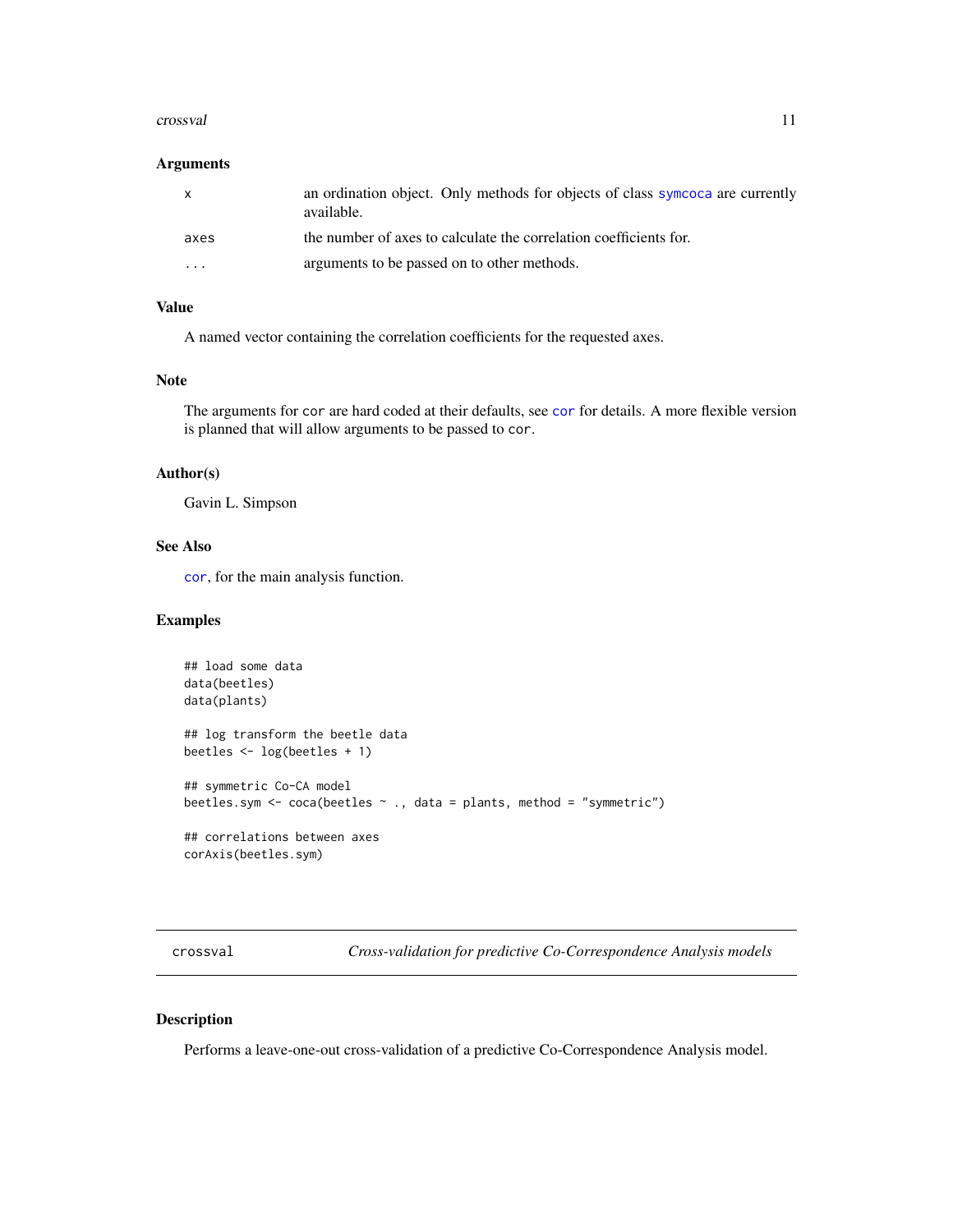#### 12 crossval

# Usage

```
crossval(y, x, n.axes = min(dim(x), dim(y)) - 1,
        centre = TRUE, verbose = TRUE)
```

```
## S3 method for class 'crossval'
summary(object, axes = c(1:min(6, object$n.axes)), ...)
```
# Arguments

| y            | the response species matrix.                                                                                                      |
|--------------|-----------------------------------------------------------------------------------------------------------------------------------|
| $\mathsf{x}$ | the predictor species matrix.                                                                                                     |
| n.axes       | the number of axes to calculate the leave-one-out cross-validation for. Default<br>is to perform the CV for all extractable axes. |
| centre       | centre y and x during analysis? Currently ignored as it may not be neccessary.                                                    |
| verbose      | if TRUE, the default, print information on the progress of the cross-validation<br>procedure.                                     |
| object       | an object of class crossval as returned by crossval.                                                                              |
| axes         | the number of axes to summarise results for.                                                                                      |
| .            | further arguments to print - currently ignored.                                                                                   |
|              |                                                                                                                                   |

# Details

Performs a leave-one-out cross-validation of a predictive Co-Correspondence Analysis model. It can be slow depending on the number of columns in the matrices, and of course the number of sites.

# Value

Returns a large list with the following components:

| dimx, dimy  | the dimensions of the input matrices x and y respectively.                                                                                              |
|-------------|---------------------------------------------------------------------------------------------------------------------------------------------------------|
| press0      | the $press_0$ statistic.                                                                                                                                |
| n.axes      | the number of axes tested.                                                                                                                              |
| CVfit       | the cross-validatory fit.                                                                                                                               |
| varianceExp | list with components Yblock and Xblock containing the variances in the re-<br>sponse and the predictor respectively, explained by each fitted PLS axis. |
| totalVar    | list with components Yblock and Xblock containing the total variance in the<br>response and the predictor respectively.                                 |
| nam.dat     | list with components namY and namX containing the names of the response and<br>the predictor(s) respectively.                                           |
| call        | the R call used.                                                                                                                                        |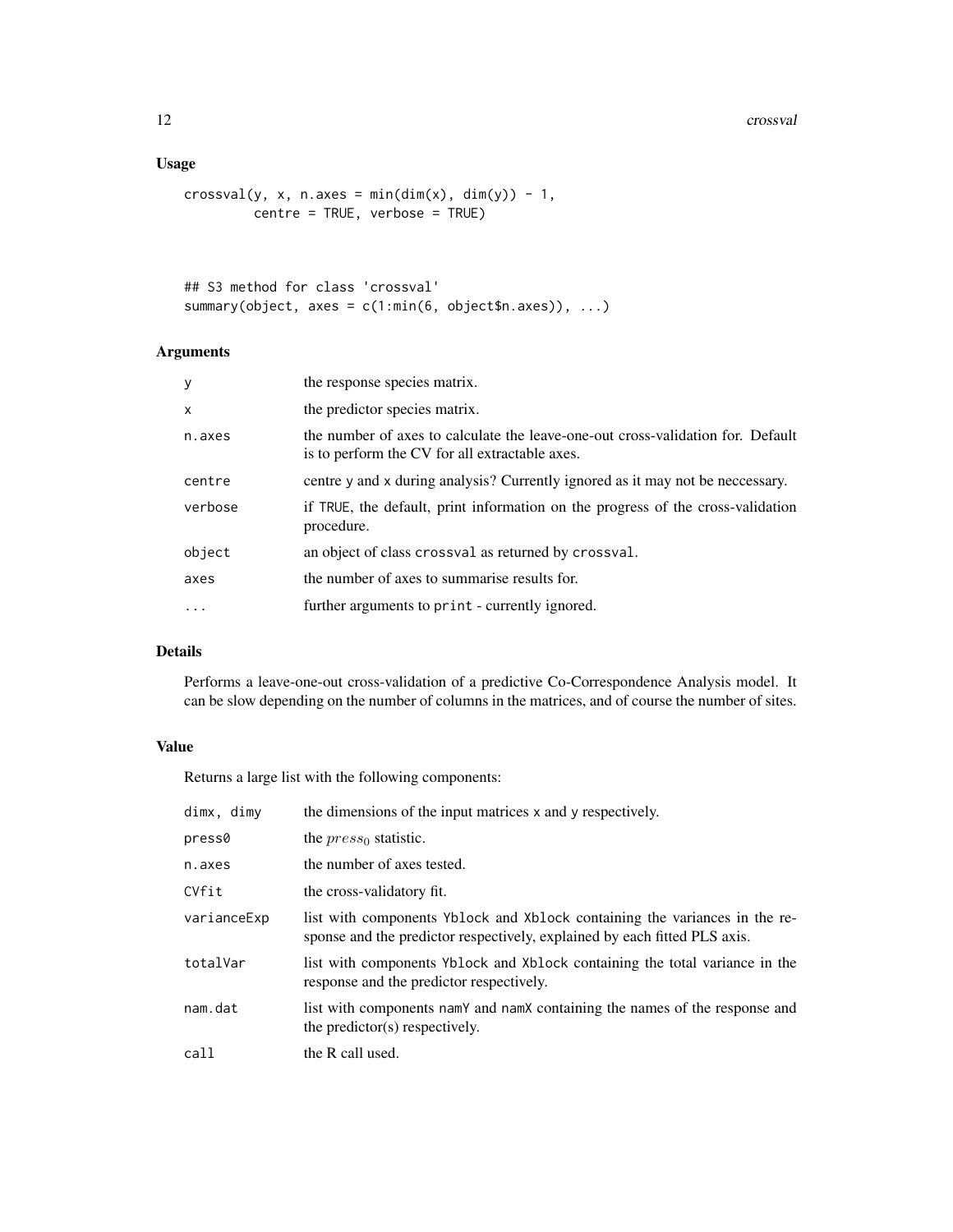#### <span id="page-12-0"></span>envfit.coca 13

#### Note

This function is not a bit out-of-date compared to some of the other functions. It should have a formular interface like [coca](#page-3-1) or work on the results from [coca](#page-3-1), although that will have to be altered to store a copy of the data?

#### Author(s)

Gavin L. Simpson, based on Matlab code by C.J.F. ter Braak and A.P. Schaffers.

#### See Also

The model fitting function [coca](#page-3-1)

#### Examples

```
## load the data sets
data(beetles)
data(plants)
## log transform the bettle data
beetles <- log(beetles + 1)
## predictive CoCA using SIMPLS and formula interface
bp.pred <- coca(beetles ~ ., data = plants)
## should retain only the useful PLS components for a
## parsimonious model
## Leave-one-out crossvalidation - this takes a while
## Not run:
crossval(beetles, plants)
## End(Not run)
## so 2 axes are sufficient
```
<span id="page-12-1"></span>envfit.coca *Fit an environmental vector or factor to a Co-CA ordination*

#### Description

The function fits environmental vectors or factors to a Co-CA ordination. The projections of points onto vectors have maximum correlation with corresponding environmental variables, and the factors show the averages of factor levels.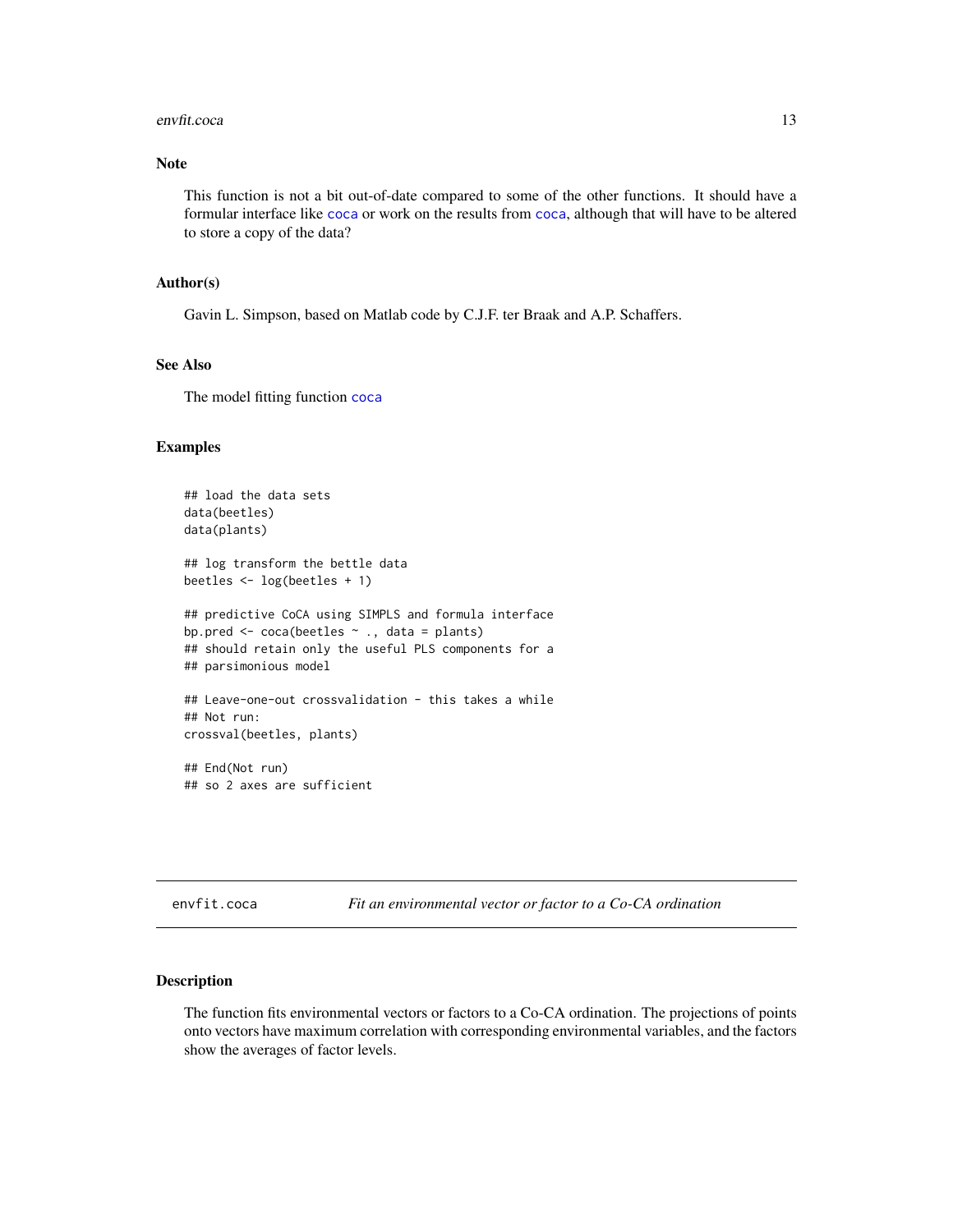# <span id="page-13-0"></span>Usage

```
## S3 method for class 'coca'
envfit(ord, env, which = c("response", "predictor"),
       choices = c(1, 2), scaling = FALSE, w, na.rm = FALSE,
       strata = NULL, permutations = 999, ...)
```
# Arguments

| ord          | a Co-CA ordination object, the result of a call to coca.                                                                                                                                                      |
|--------------|---------------------------------------------------------------------------------------------------------------------------------------------------------------------------------------------------------------|
| env          | a data frame, matrix or vector of environmental/external variable(s) to be fitted<br>to the ordination. The variables may be of a mixed type (factors and continuous<br>variables) in a data frame.           |
| which        | character; which of the response or predictor ordinations should be used during<br>fitting of vectors and factors.                                                                                            |
| choices      | numeric; the axes to which vectors and factors are fitted.                                                                                                                                                    |
| scaling      | logical; should sacling be applied. See scores symcoca.                                                                                                                                                       |
| W            | weights used in fitting vectors and factors.                                                                                                                                                                  |
| na.rm        | Remove points with missing values in ordination scores or environmental vari-<br>ables. The operation is casewise; the whole row of data is removed if there is a<br>missing value and $na$ . $rm =$<br>TRUE. |
| strata       | An integer vector or factor specifying the strata for permutation. If supplied,<br>observations are permuted only within the specified strata.                                                                |
| permutations | Number of permutations for assessing significance of vectors or factors. Set to<br>0 to skip permutations.                                                                                                    |
| .            | Arguments passed to vectorfit and factorfit.                                                                                                                                                                  |
|              |                                                                                                                                                                                                               |

# Details

See [envfit](#page-0-0) for details of the method.

### Value

Returns an object of class [envfit](#page-0-0).

# Author(s)

Gavin L. Simpson. The code interfaces with and uses code from [envfit](#page-0-0) for the main computations, which was written by Jari Oksanen.

# See Also

[coca](#page-3-1) for fitting models. [envfit](#page-0-0) for details of the generic function and the computations performed.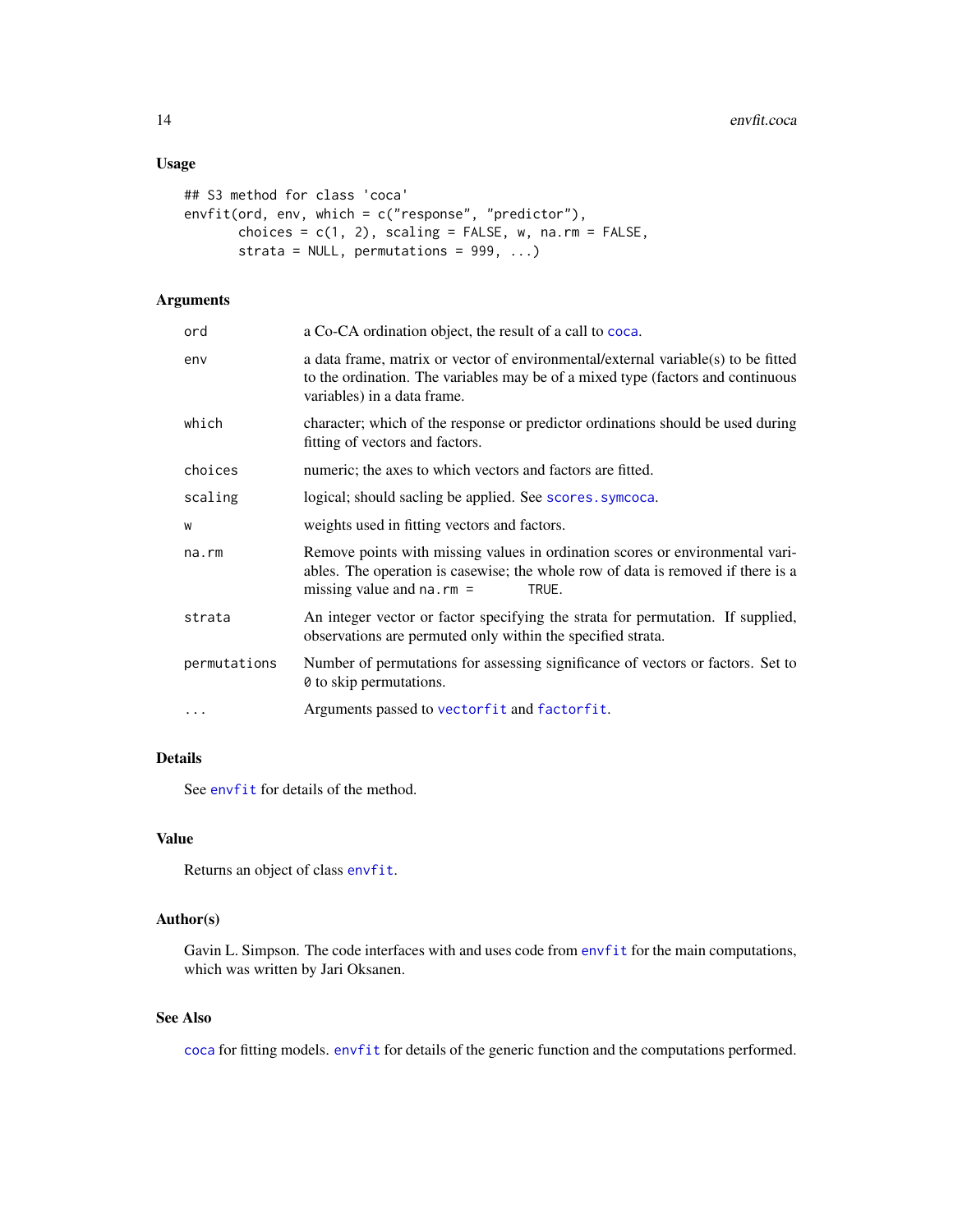#### <span id="page-14-0"></span>fitCoinertia 15

# Examples

```
## symmetric CoCA
data(beetles)
data(plants)
## log transform the bettle data
beetles <- log(beetles + 1)
## fit the model
bp.sym <- coca(beetles ~ ., data = plants, method = "symmetric")
## load the environmental data
data(verges)
## fit vectors for the environmental data
sol <- envfit(bp.sym, verges, which = "response")
sol
## plot the response matrix and the fitted vectors
plot(bp.sym, which = "response")
plot(sol)
```
fitCoinertia *Co-inertia analysis*

# Description

Performs a co-inertia of the triplets  $(Q_1, K_1, R_0)$  and  $(Q_2, K_2, R_0)$ .

# Usage

fitCoinertia(X, Dp, Y, Dq, Dn, n.axes)

## S3 method for class 'fitCoinertia' summary(object, ...)

#### Arguments

|    | $Q_1$ , matrix of expected abundances under row-column independence in the orig- |
|----|----------------------------------------------------------------------------------|
|    | inal Y species matrix when treated as a contingency table.                       |
| Dp | $K_1$ , species (column) weights for X.                                          |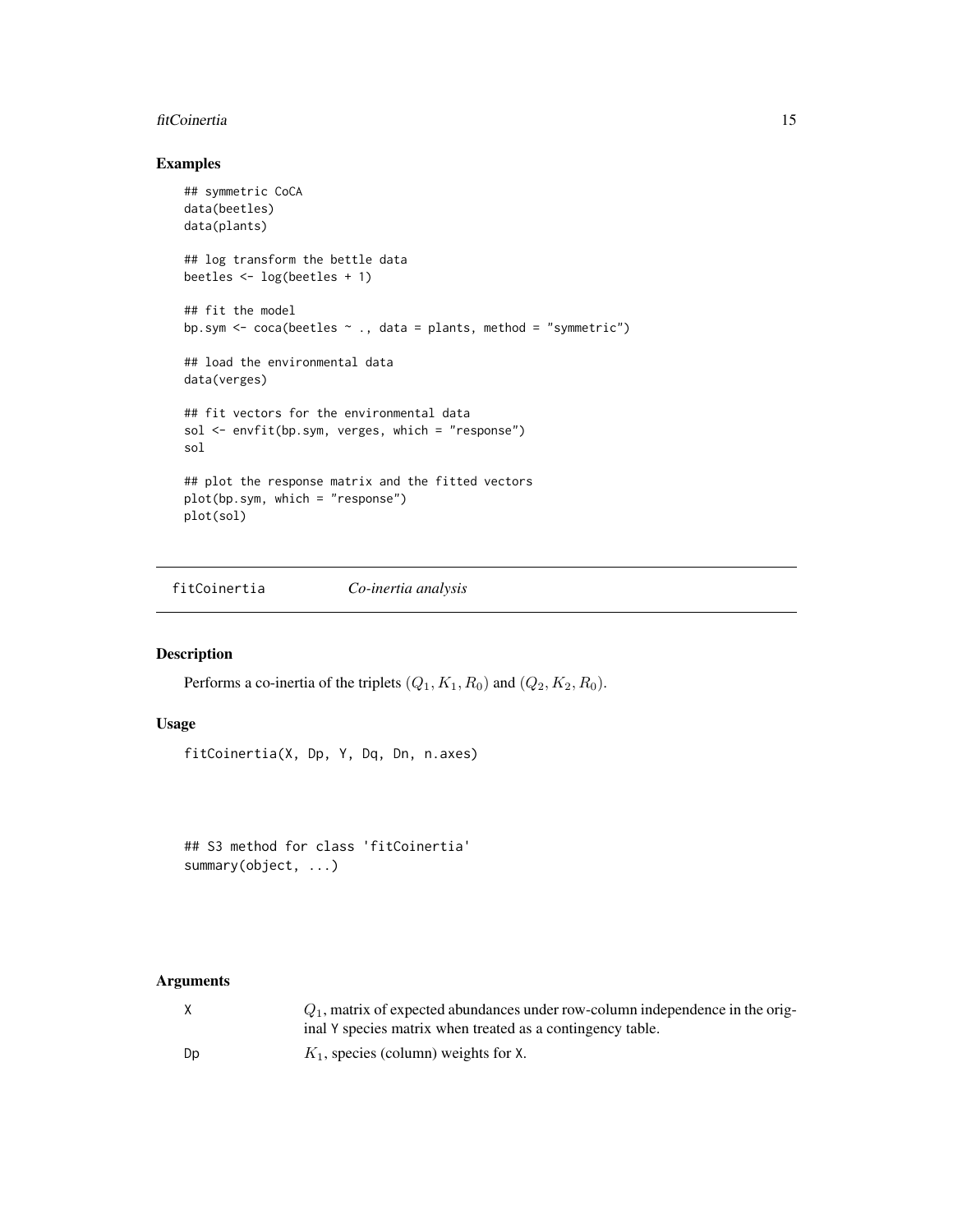<span id="page-15-0"></span>

| γ        | $Q_2$ , matrix of expected abundances under row-column independence in the orig-<br>inal X species matrix when treated as a contingency table. |
|----------|------------------------------------------------------------------------------------------------------------------------------------------------|
| Dq       | $K_2$ , species (column) weights for Y.                                                                                                        |
| Dn       | site weights $R_0$ .                                                                                                                           |
| n.axes   | number of axes to calculate the co-inertia analysis for.                                                                                       |
| object   | an object of class coinertia.                                                                                                                  |
| axes     | the number of axes to display when printing.                                                                                                   |
| $\cdots$ | arguments passed to other functions. Currently ignored.                                                                                        |

#### Value

A list with the following components:

| U1             | column weights of X.                              |
|----------------|---------------------------------------------------|
| U <sub>2</sub> | column weights of Y.                              |
| X <sub>1</sub> | rowscores of X.                                   |
| X <sub>2</sub> | rowscores of Y.                                   |
| lambda         | the Eigenvalues (squares of the singular values). |
| n.axes         | number of axes requested.                         |
| call           | the matched function call.                        |

#### Note

This function is not yet meant to be called directly by the user. If you wish to use it directly, see the function definition for [symcoca](#page-0-0) which demonstrates how to prepare the relevant input matrices.

Note that in this function, X corresponds to the input matrix y and Y corresponds to the input matrix x in [symcoca](#page-0-0). Confusing! This will be changed in a future release but for now the arguments follow those of the original Matlab code - perhaps a little too closely!

#### Author(s)

Original Matlab code by C.J.F. ter Braak and A.P. Schaffers. R port by Gavin L. Simpson.

# References

Ter Braak, C.J.F and Schaffers, A.P. (2004) Co-Correspondence Analysis: a new ordination method to relate two community compositions. *Ecology* 85(3), 834–846

Doledec, S and Chessel, D. (1994) Co-inertia analysis: a method for studying species-environment relationships. *Freshwater Biology* 31, 277–294

#### See Also

[symcoca](#page-0-0) for the function that calls fitCoinertia and [coinertiaI](#page-8-1) for co-inertia analysis using identity matrices for  $K_1$ ,  $K_2$ , and  $R_0$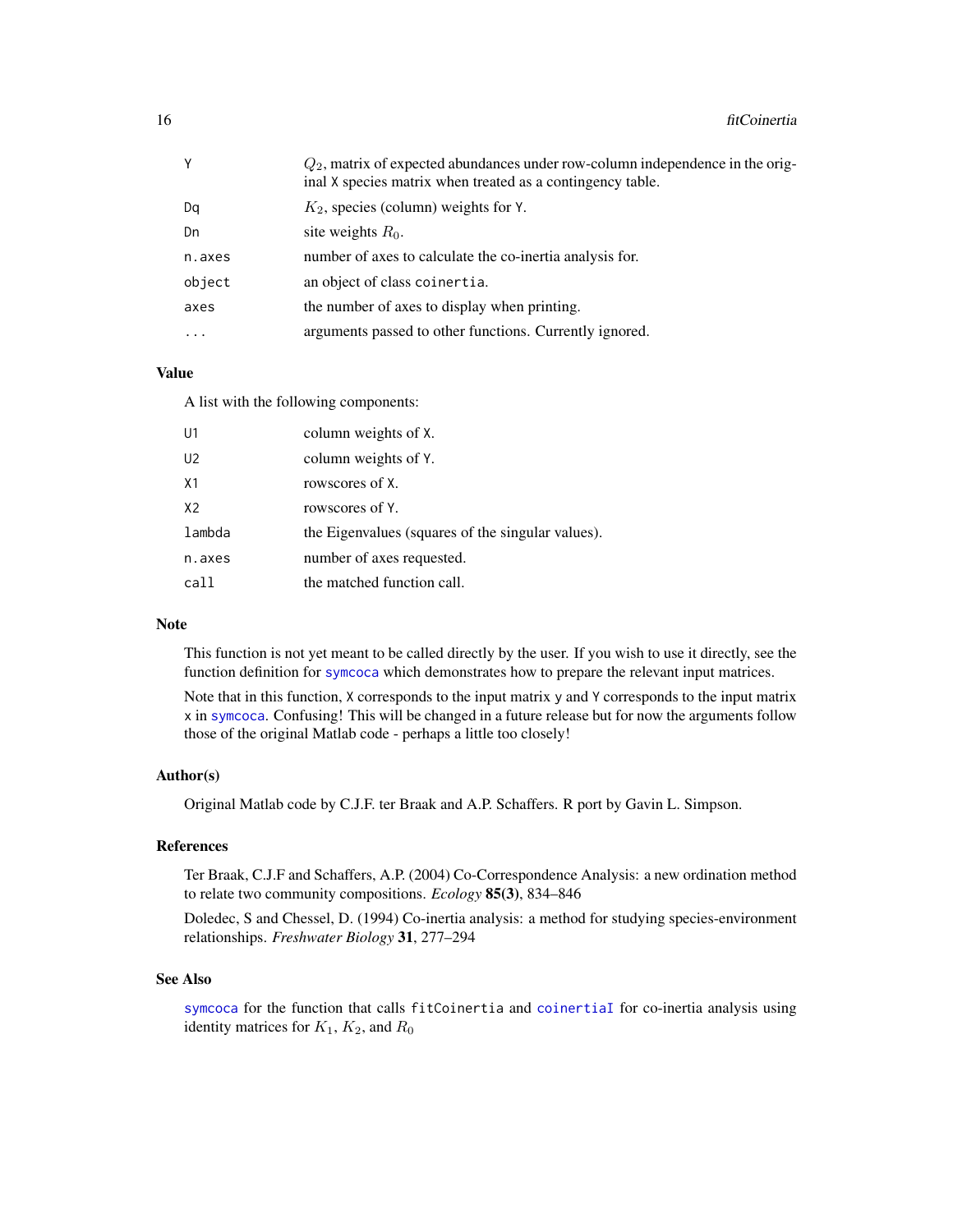<span id="page-16-0"></span>

#### Description

Calculates and extracts the fitted values of a Symmetric Co-Correpsondence analysis model.

# Usage

## S3 method for class 'symcoca' fitted(object, ...)

# Arguments

| object                  | an object of class "symcoca"             |
|-------------------------|------------------------------------------|
| $\cdot$ $\cdot$ $\cdot$ | arguments to be passed to other methods. |

## Value

A list with the following components:

| Yhat1   | the fitted values for the "response" matrix.                                                                               |
|---------|----------------------------------------------------------------------------------------------------------------------------|
| Yhat2   | the fitted values for the "predictor" matrix.                                                                              |
| nam.dat | a vector containing the names of the "response" and "predictor" matrices re-<br>spectively. Used for printing the results. |

# Note

This function needs an update and to allow option to restrict fitted values to specified axes, and the names of the returned objects need making more obvious!

# Author(s)

Gavin L. Simpson, based on Matlab code by C.J.F. ter Braak and A.P. Schaffers.

# References

Ter Braak, C.J.F and Schaffers, A.P. (2004) Co-Correspondence Analysis: a new ordination method to relate two community compositions. *Ecology* 85(3), 834–846

# See Also

The model fitting function [coca](#page-3-1)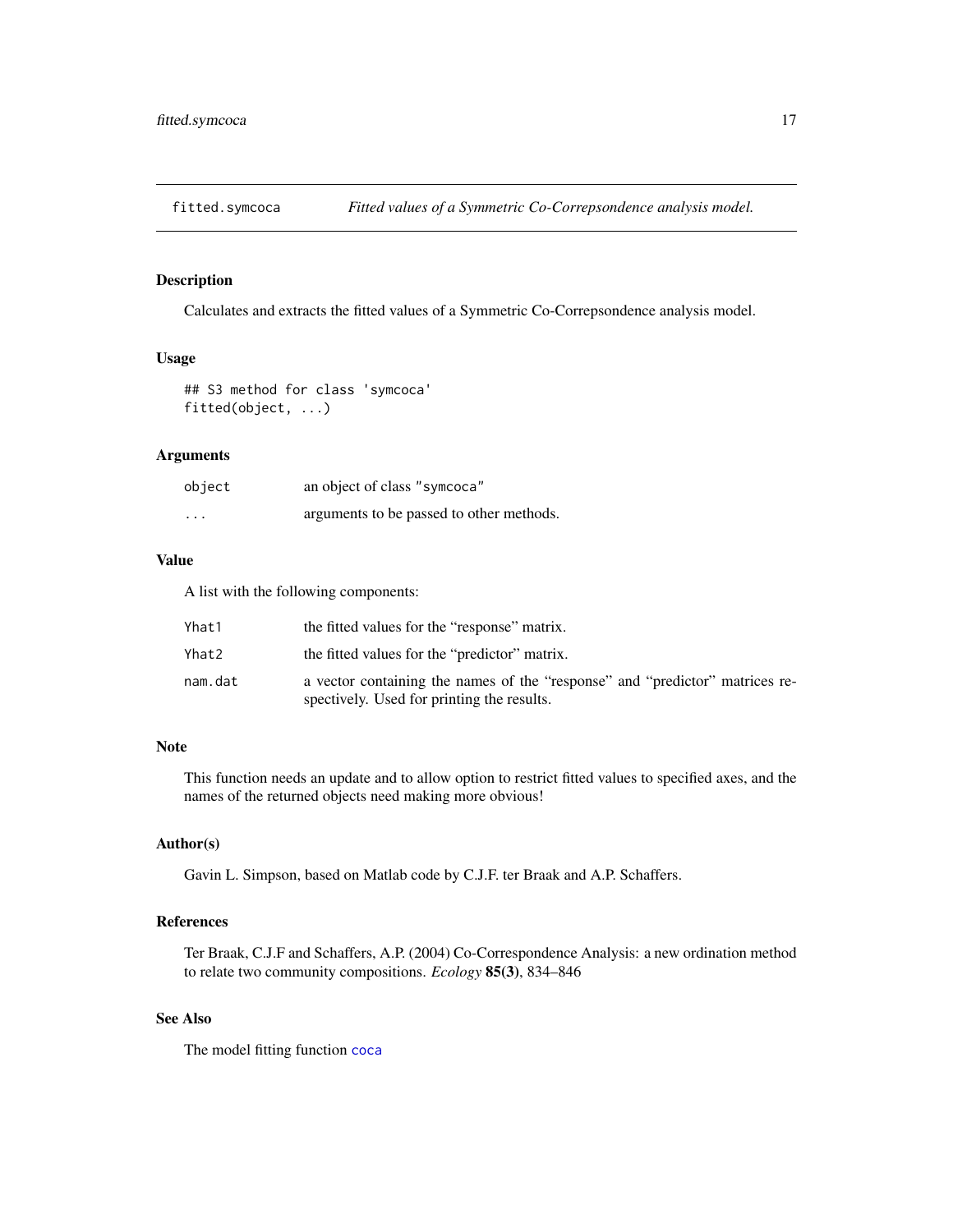#### Examples

```
## symmetric CoCA
data(beetles)
data(plants)
## log transform the bettle data
beetles <- log(beetles + 1)
## fit the model
bp.sym <- coca(beetles ~ ., data = plants, method = "symmetric")
## fitted values
bp.fit <- fitted(bp.sym)
bp.fit
```
mcChi *Standardised chi-square residuals*

#### Description

Scales a matrix, Y, to its standardised chi-square residuals  $(o-e)/\sqrt{e}$  (if  $R_0 = R$ , where R contains the row sums of matrix Y) so that further analysis can be unweighted

#### Usage

mcChi(Y, R0, eps = 1e-06)

# Arguments

|     | a matrix for which standardised chi-square residuals are to be calculated. |
|-----|----------------------------------------------------------------------------|
| R0  | row weights.                                                               |
| eps | tolerance - leave as default.                                              |

# Details

This function implements equation 8 of ter Braak and Schaffers (2004) by firstly applying equation 7 to form matrix Q using row and column sums of Y as weights, and, secondly, by applying equation *A* to form matrix Q using row and column sums of **T** as weights, and, secondly, by applying equation 8 to form a matrix of standardised chi-square residuals from Q by pre-multiplication of Q by  $\sqrt{R_0}$  $\alpha$  to form a matrix of standardised chi-square residuals from Q by pre-n<br>and post-multiplication of Q by  $\sqrt{K}$ , where K is the column sums of Y.

# Value

A list with the following components:

| Ychi | the matrix of standardised chi-squared residuals of Y |
|------|-------------------------------------------------------|
| Кn   | the column sums $(K)$ of Y divided by sum $(K)$       |

<span id="page-17-0"></span>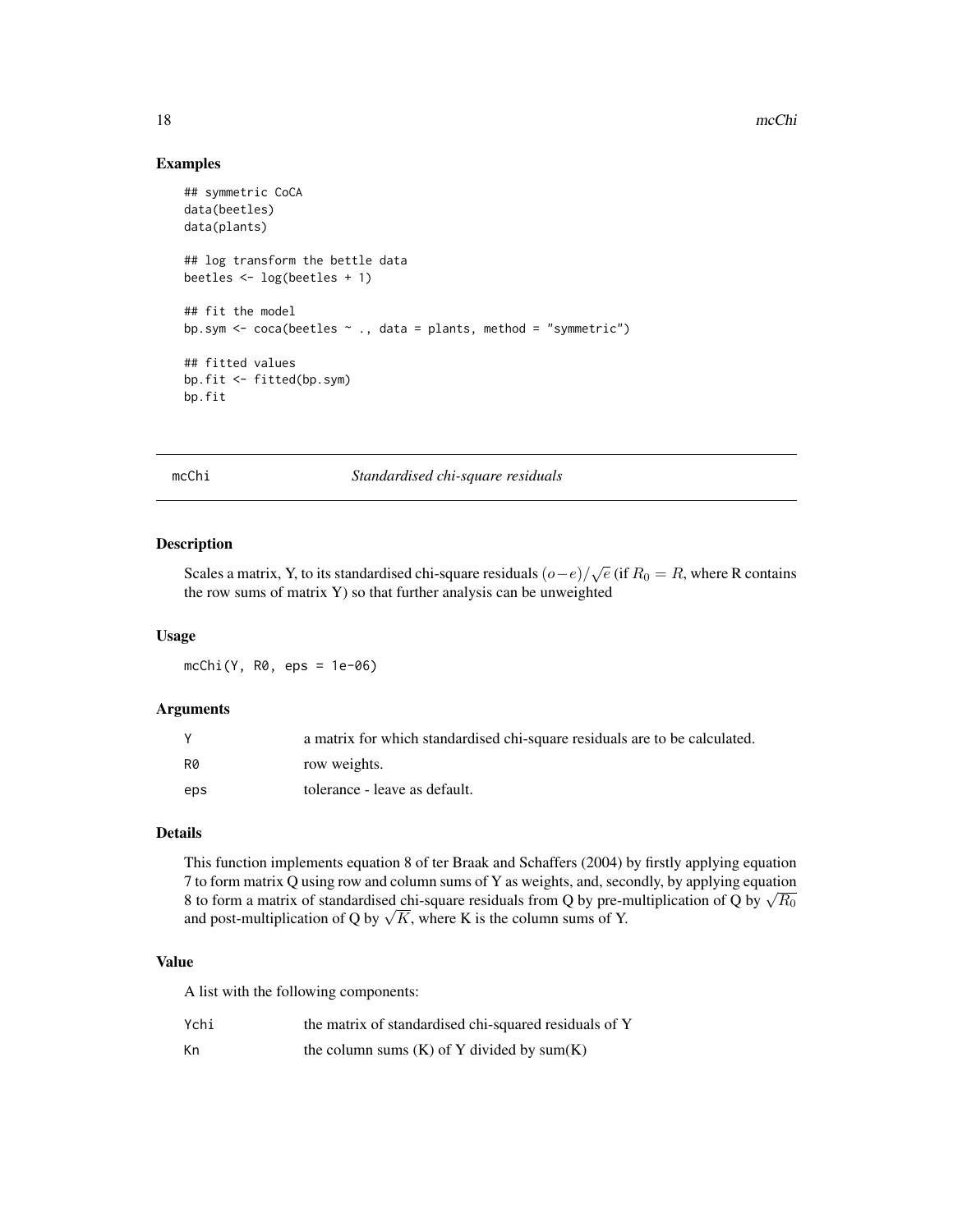# <span id="page-18-0"></span>permutest.coca 19

#### Note

This function is not intended for casual use by users.

#### Author(s)

Gavin L. Simpson, based on Matlab code by C.J.F. ter Braak and A.P. Schaffers.

#### References

Ter Braak, C.J.F and Schaffers, A.P. (2004) Co-Correspondence Analysis: a new ordination method to relate two community compositions. *Ecology* 85(3), 834–846

<span id="page-18-1"></span>permutest.coca *Permutation test for predictive co-correspondence analysis models*

# Description

A permutation test for predictive co-correspondence analysis models to assess the significance of each CoCA ordination axes.

#### Usage

```
## S3 method for class 'coca'
permutest(x, R0 = NULL, permutations = 99,n \text{.axes} = x \text{.axes}, verbose = TRUE, ...)
```

```
## S3 method for class 'permutest.coca'
summary(object, ...)
```
# Arguments

| $\mathsf{x}$ | an object of class "predcoca".                                                                |
|--------------|-----------------------------------------------------------------------------------------------|
| R0           | row weights to use in the analysis. If missing, the default, these are determined<br>from x.  |
| permutations | the number of permutations to perform.                                                        |
| n.axes       | The number of axes to test. Defaults to the number of axes stated in x\$n, axes.              |
| verbose      | if TRUE, the default, print information on the progress of the permutation test<br>procedure. |
| object       | an object of class "permutest.coca".                                                          |
| $\ddotsc$    | arguments to be passed to other methods.                                                      |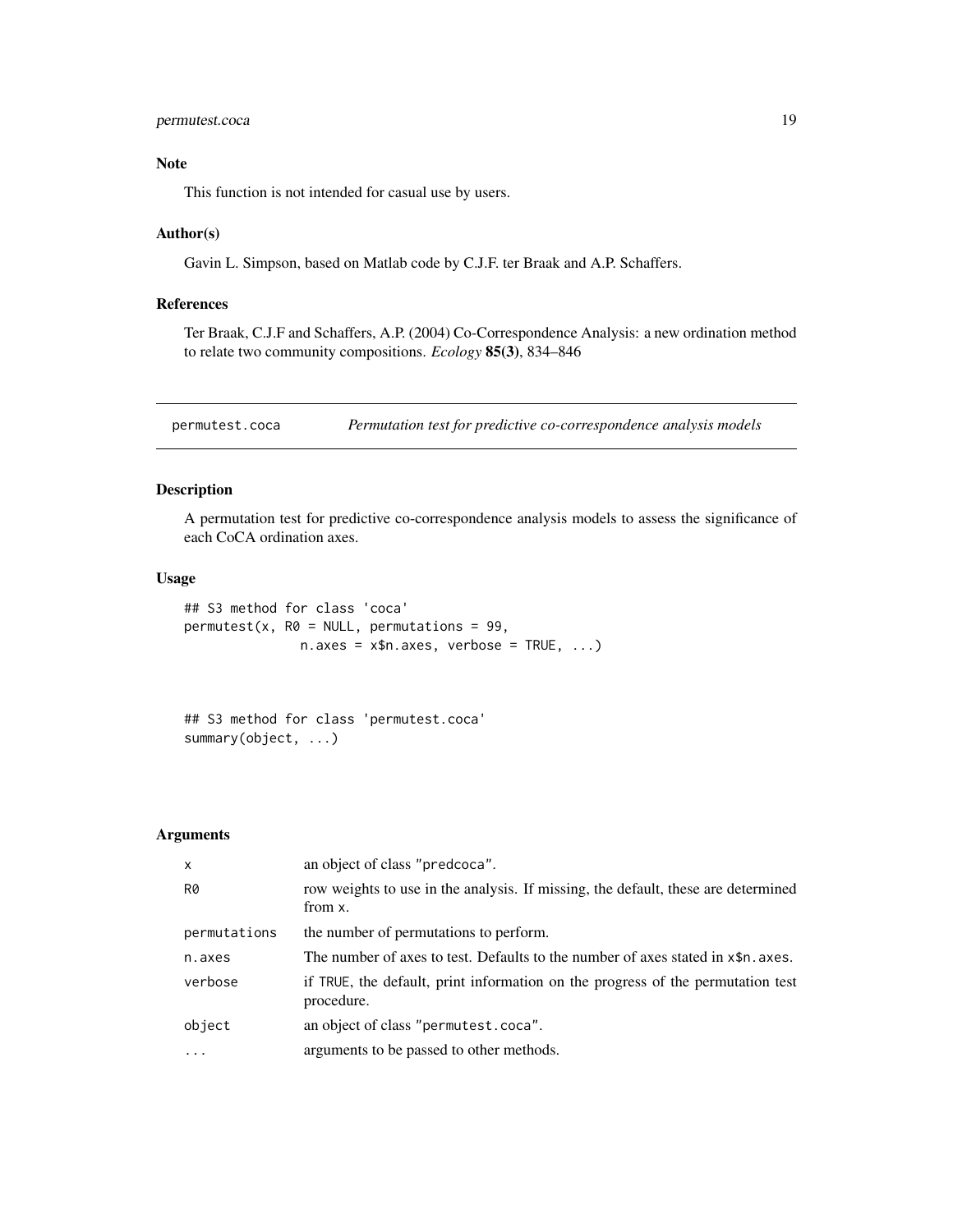# <span id="page-19-0"></span>Details

An alternative approach to cross-validation (see [crossval](#page-10-1)) to select the number of axes to retain in a predictive co-correspondence analysis is to test the statistical significance of each ordination axis using permutation tests.

The test statistic used is the *F*-ratio based on the fit of the first axis to the response data (ter Braak and Smilauer 2002). The second and subsequent axes are tested by treating previous axes as covariables.

To be precise, this approach does not test the significance of SIMPLS axes, but those of NIPALS-PLS axes (ter Braak and de Jong 1998).

#### Value

A list with the following components:

| pval          | a vector of <i>P</i> -values for each ordination axis.                                                       |
|---------------|--------------------------------------------------------------------------------------------------------------|
| permstat      | a vector of values for the test statistic for each axis.                                                     |
| total.inertia | the total inertia in the response matrix.                                                                    |
| inertia       | a vector containing the inertia explained by each ordination axis.                                           |
| fitax         | a vector containing the fit of each axis to response.                                                        |
| pcent.fit     | a vector containing the fit of each axis to the response as a percentage of the<br>total inertia (variance). |
| n.axes        | the number of axes in the ordination.                                                                        |
| call          | the matched call.                                                                                            |

#### Warning

This function is slow. Beware setting argument permutations higher than the default. Determine how long it takes for the default 99 permutations to complete before going crazy and asking for thousands of permutations - you've been warned, have a good book to hand.

#### Note

Argument R0 is provided for compatibility with the original MATLAB code. The R usage paradigm makes this argument redundant in the current code and it may be invalid to supply different row weights  $(R_0)$  as R0. This argument will likely be removed in future versions.

#### Author(s)

Gavin L. Simpson, based on Matlab code by C.J.F. ter Braak and A.P. Schaffers.

# References

ter Braak, C.J.F. and de Jong, S. (1998) The objective function of partial least squares regression. *Journal of Chemometrics* 12, 41–54.

ter Braak, C.J.F and Schaffers, A.P. (2004) Co-Correspondence Analysis: a new ordination method to relate two community compositions. *Ecology* 85(3), 834–846.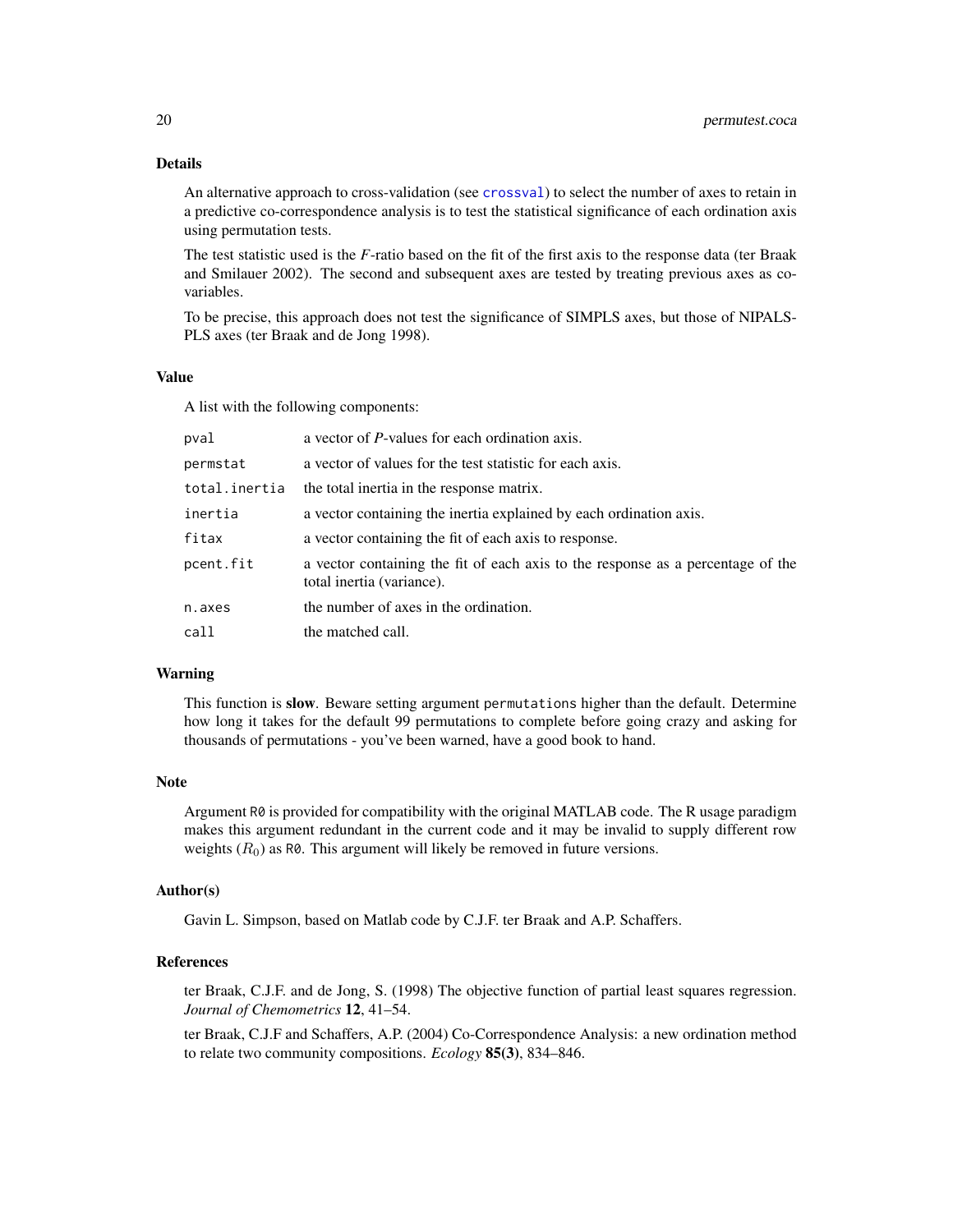# <span id="page-20-0"></span>plot.predcoca 21

ter Braak, C.J.F. and Smilauer, P. (2002) *Canoco reference manual and CanoDraw for Windows user's guide: software for canonical community ordination. Version 4.5*. New York: Microcomputer Power.

# See Also

[coca](#page-3-1), for the model fitting function, [crossval](#page-10-1), for a leave-one-out cross-validation procedure, which is the preferred way to select axes in a predictive co-correspondence analysis.

#### Examples

```
## load some data
data(beetles)
data(plants)
## log transform the bettle data
beetles <- log(beetles + 1)
## predictive CoCA using SIMPLS and formula interface
bp.pred <- coca(beetles ~ ., data = plants)
## should retain only the useful PLS components for a parsimonious model
## Not run:
## Leave-one-out crossvalidation - this takes a while
crossval(beetles, plants)
## so 2 axes are sufficient
## permutation test to assess significant PLS components - takes a while
bp.perm <- permutest(bp.pred, permutations = 99)
bp.perm
summary(bp.perm)
## End(Not run)
## permutation test, this time only testing the first 2 axes
bp.perm <- permutest(bp.pred, permutations = 75, n.axes = 2)
bp.perm
```
<span id="page-20-1"></span>plot.predcoca *Biplots for predictive co-correspondence analysis*

#### Description

Produces biplots of the response and predictor from the results of a predictive co-correspondence analysis.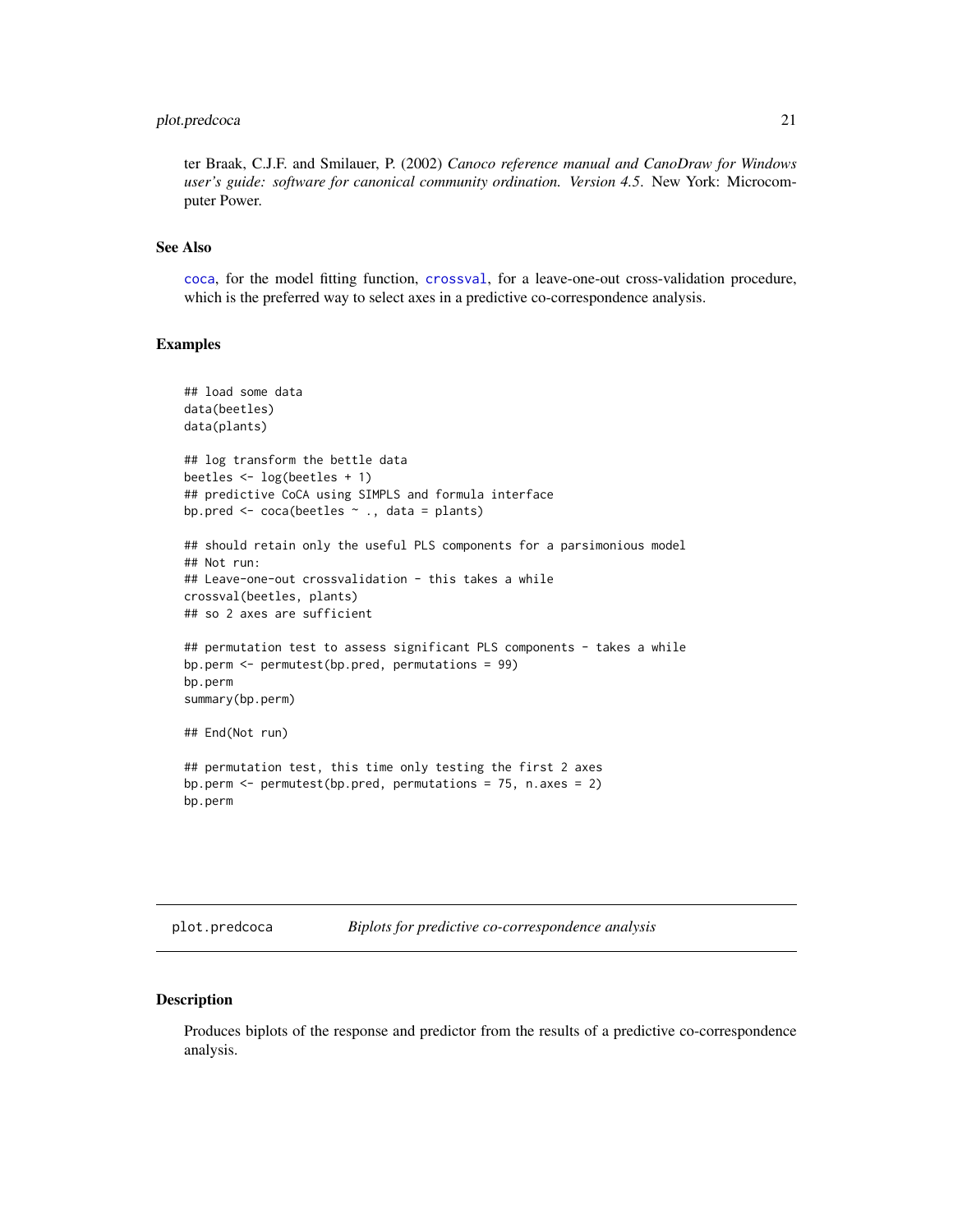# <span id="page-21-0"></span>Usage

```
## S3 method for class 'predcoca'
plot(x,
   which = c("response", "predictor"),choices = 1:2,
   display = c("species", "sites"),
   type,
   xlim = NULL,ylim = NULL,
    main = "",sub = "",ylab, xlab,
   ann = par("ann"),
   axes = TRUE,...)
```
### Arguments

| <b>X</b>   | an object of class "predcoca", the result of a call to coca.                                                                                                                                                                                                                           |
|------------|----------------------------------------------------------------------------------------------------------------------------------------------------------------------------------------------------------------------------------------------------------------------------------------|
| which      | character; should the response or predictor scores be plotted.                                                                                                                                                                                                                         |
| choices    | a vector of length 2 indicating which predictive CoCA axes to plot.                                                                                                                                                                                                                    |
| display    | which sets of scores are drawn. See scores. predcoca.                                                                                                                                                                                                                                  |
| type       | one of "points", "text", or "none". Determines how the site and species<br>scores are displayed. If type = "points", scores are plotted as points. If<br>type = "text", then the row names of the scores matrices are plotted. If<br>type $=$ "none", then the scores are not plotted. |
| xlim, ylim | limits for the x and y axes. If non supplied, suitable limits will be determined<br>from the data.                                                                                                                                                                                     |
| xlab, ylab | labels for the x and y axes. If non supplied suitable labels are formed from the<br>result object.                                                                                                                                                                                     |
| main, sub  | the main and sub titles for the plot.                                                                                                                                                                                                                                                  |
| ann        | logical, if TRUE plots are annotated and not if FALSE, currently ignored.                                                                                                                                                                                                              |
| axes       | a logical value indicating whether both axes should be drawn on the plot.                                                                                                                                                                                                              |
| $\cdots$   | other graphical parameters as in 'par' may also be passed as arguments.                                                                                                                                                                                                                |

# Author(s)

Gavin L. Simpson.

# References

Ter Braak, C.J.F and Schaffers, A.P. (2004) Co-Correspondence Analysis: a new ordination method to relate two community compositions. *Ecology* 85(3), 834–846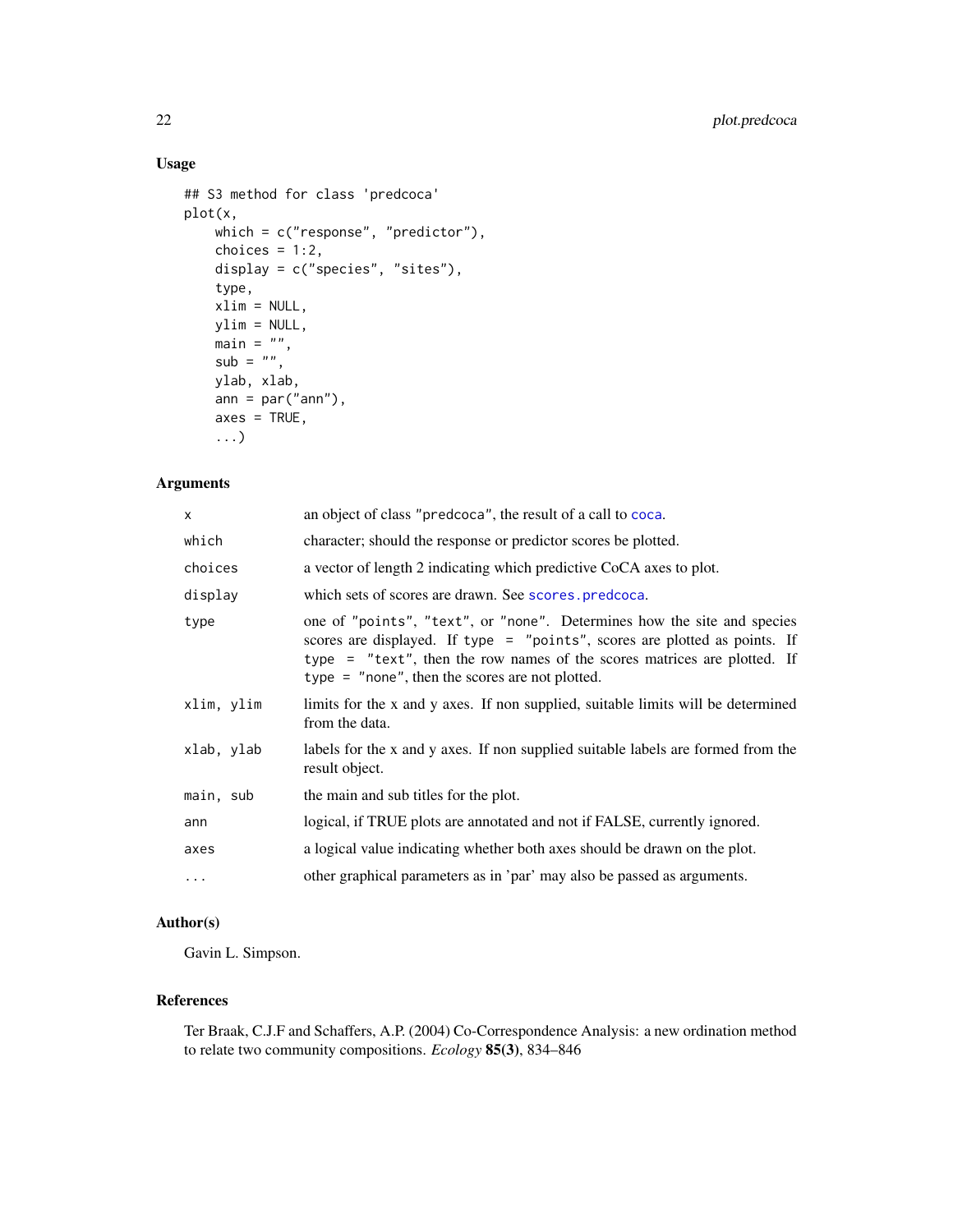# <span id="page-22-0"></span>plot.symcoca 23

#### See Also

[coca](#page-3-1), [plot.default](#page-0-0)

#### Examples

```
## predictive CoCA
data(beetles)
data(plants)
## log transform the bettle data
beetles <- log(beetles + 1)
## predictive CoCA using SIMPLS and formula interface
bp.pred \leq coca(beetles \sim ., data = plants)
## draw the biplot for the response
plot(bp.pred)
## plot of both
layout(matrix(1:2, ncol = 2))plot(bp.pred, which = "response", main = "Beetles")
plot(bp.pred, which = "predictor", main = "Plants")
layout(1)
```
<span id="page-22-1"></span>plot.symcoca *Biplots for symmetric co-correspondence analysis*

#### Description

Produces biplots of the response and predictor from the results of a symmetric co-correspondence analysis.

### Usage

```
## S3 method for class 'symcoca'
plot(x,
   which = c("response", "predictor"),
   choices = 1:2,
   display = c("species", "sites"),
   scaling = FALSE,
   type,
   xlim = NULL,ylim = NULL,
   main = "",sub = "",ylab, xlab,
   ann = par("ann"),
   axes = TRUE,...)
```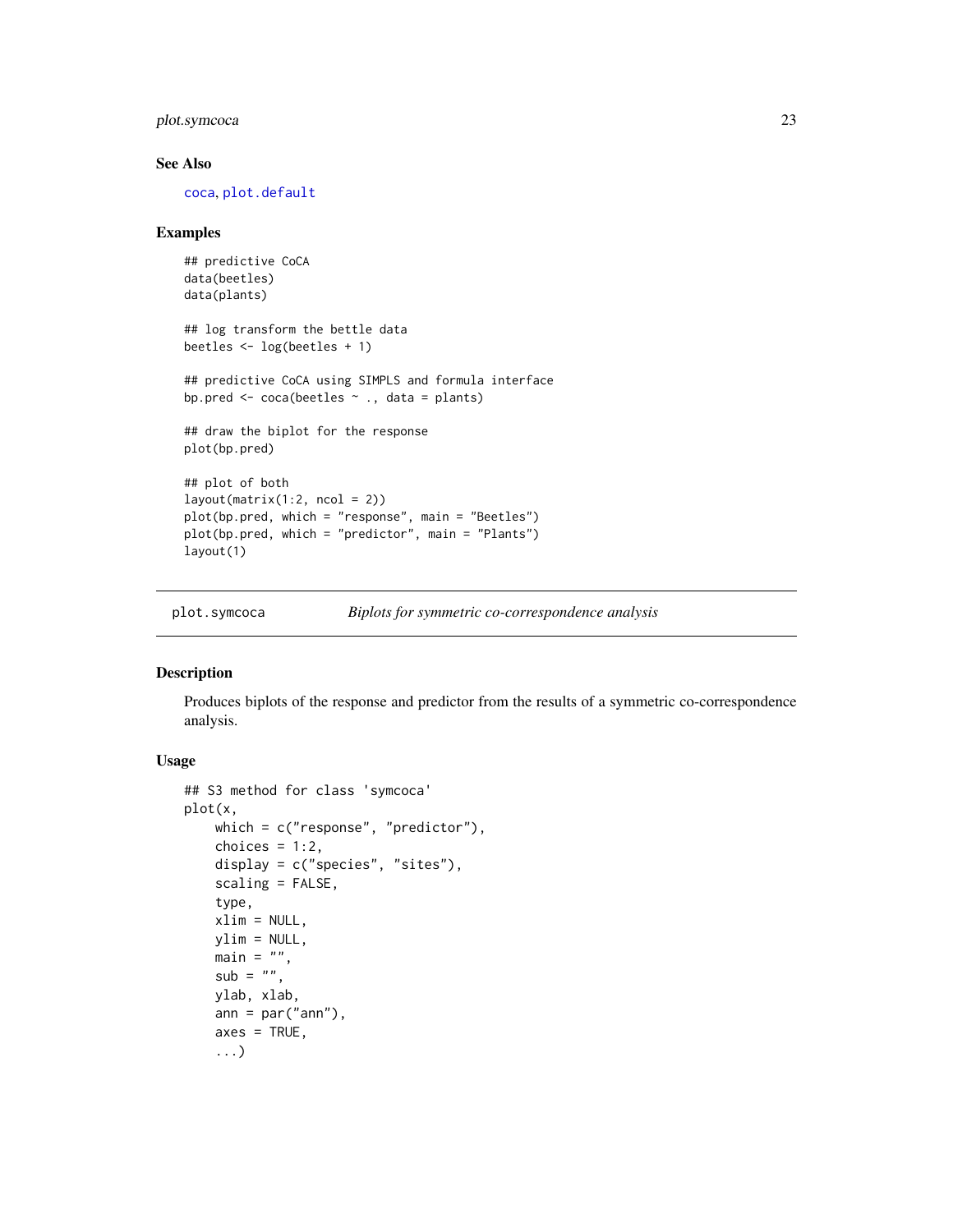# <span id="page-23-0"></span>Arguments

| X          | an object of class "symcoca", the result of a call to symcoca.                                                                                                                                                                                                                         |
|------------|----------------------------------------------------------------------------------------------------------------------------------------------------------------------------------------------------------------------------------------------------------------------------------------|
| which      | character; should the response or predictor scores be plotted.                                                                                                                                                                                                                         |
| choices    | a vector of length 2 indicating which predictive CoCA axes to plot.                                                                                                                                                                                                                    |
| display    | which sets of scores are drawn. See scores symcoca.                                                                                                                                                                                                                                    |
| scaling    | logical, whether scaling should be applied. See scores. symcoca.                                                                                                                                                                                                                       |
| type       | one of "points", "text", or "none". Determines how the site and species<br>scores are displayed. If type = "points", scores are plotted as points. If<br>type = "text", then the row names of the scores matrices are plotted. If<br>type $=$ "none", then the scores are not plotted. |
| xlim, ylim | limits for the x and y axes. If non supplied, suitable limits will be determined<br>from the data.                                                                                                                                                                                     |
| xlab, ylab | labels for the x and y axes. If non supplied suitable labels are formed from the<br>result object.                                                                                                                                                                                     |
| main, sub  | the main and sub titles for the plot.                                                                                                                                                                                                                                                  |
| ann        | logical, if TRUE plots are annotated and not if FALSE, currently ignored.                                                                                                                                                                                                              |
| axes       | a logical value indicating whether both axes should be drawn on the plot.                                                                                                                                                                                                              |
| $\cdots$   | other graphical parameters as in 'par' may also be passed as arguments.                                                                                                                                                                                                                |

#### Author(s)

Gavin L. Simpson.

# References

Ter Braak, C.J.F and Schaffers, A.P. (2004) Co-Correspondence Analysis: a new ordination method to relate two community compositions. *Ecology* 85(3), 834–846

# See Also

[coca](#page-3-1), [plot.default](#page-0-0)

# Examples

```
## symmetric CoCA
data(beetles)
data(plants)
## log transform the bettle data
beetles <- log(beetles + 1)
## fit the model
bp.sym \le coca(beetles \sim ., data = plants, method = "symmetric")
## draw a biplot of the response
plot(bp.sym)
```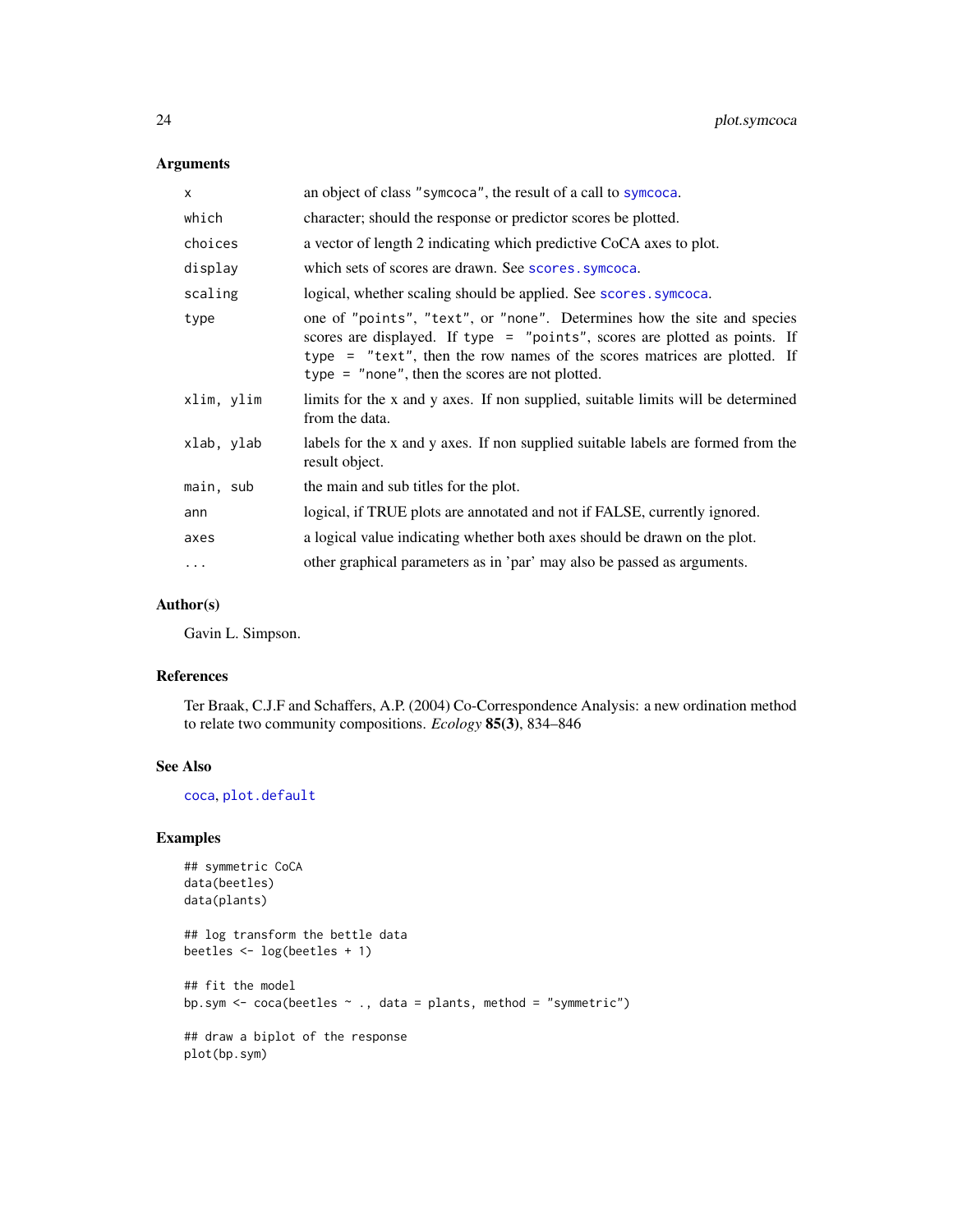# <span id="page-24-0"></span>points.coca 25

```
## plot of both
layout(matrix(1:2, ncol = 2))
plot(bp.sym, which = "response", main = "Beetles")
plot(bp.sym, which = "predictor", main = "Plants")
layout(1)
```
points.coca *Add points to a Co-CA plot*

# Description

Draws points on the current graphic device based on in supplied [coca](#page-3-1) model object.

#### Usage

```
## S3 method for class 'coca'
points(x, display = c("sites", "species"),
      which = c("response", "predictor"), choices = c(1, 2),scaling = FALSE, select, ...)
```
#### Arguments

| $\mathsf{x}$ | an object inheriting from class coca.                                                                                                      |
|--------------|--------------------------------------------------------------------------------------------------------------------------------------------|
| display      | character; one of the stated choices. Indicates which scores to use to draw points.                                                        |
| which        | character; one of the stated choices. Indicates which of the response or predictor<br>data sets is used to select scores from.             |
| choices      | The Co-CA axes to draw points for.                                                                                                         |
| scaling      | logical; should species scores in a symmetric Co-CA be rescaled?                                                                           |
| select       | Items to be displayed. This can either be a logical vector which is TRUE for<br>displayed items or a vector of indices of displayed items. |
| $\cdot$      | Arguments passed to other methods                                                                                                          |

# Details

The visual appearance of the plotted points can be controlled by supplying appropriate graphical parameters via the ... argument. See [par](#page-0-0) for details.

#### Value

Returns the plotted x and y coordinates as a matrix.

# Author(s)

Gavin L. Simpson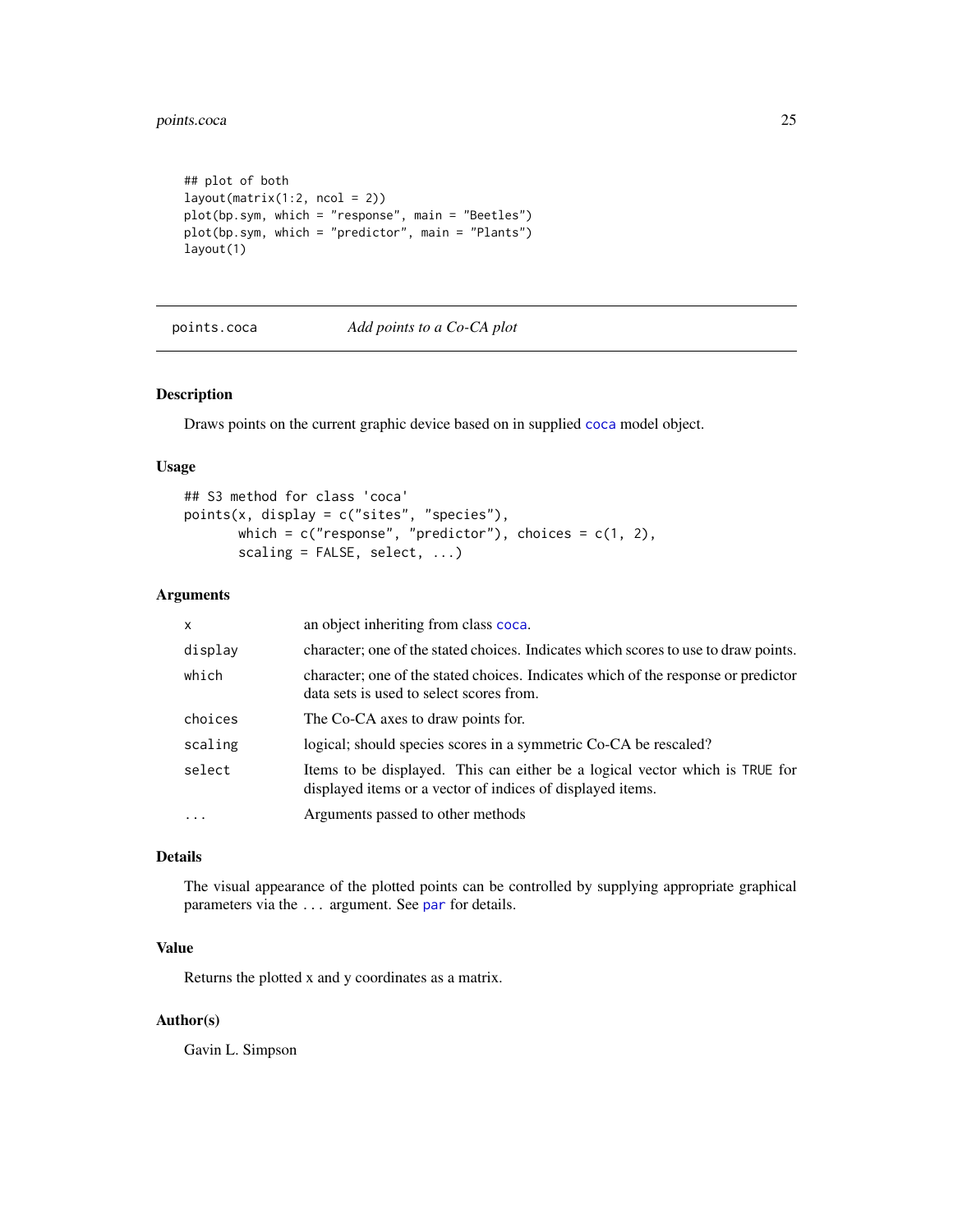<span id="page-25-0"></span>26 rescale and the set of the set of the set of the set of the set of the set of the set of the set of the set of the set of the set of the set of the set of the set of the set of the set of the set of the set of the set o

# See Also

[plot](#page-0-0) methods; [plot.predcoca](#page-20-1) and [plot.symcoca](#page-22-1).

#### Examples

```
## symmetric CoCA
data(beetles)
data(plants)
## log transform the bettle data
beetles <- log(beetles + 1)
## fit the model
bp.sym <- coca(beetles ~ ., data = plants, method = "symmetric")
## draw a biplot of the response
plot(bp.sym, type = "none")
points(bp.sym, display = "sites", col = "blue", pch = 16)
points(bp.sym, display = "species", col = "red", pch = 3, cex = 0.8)
```
rescale *Rescales CoCA species scores*

#### <span id="page-25-1"></span>Description

Rescales CoCA species scores to the quarter root of the eigenvalues.

#### Usage

```
rescale(object, ...)
## Default S3 method:
rescale(object, ...)
## S3 method for class 'symcoca'
rescale(object, axes = seq_len(object$n.axes), ...)
```
#### Arguments

| object   | an R object. Currently only objects of class "symcoca" are supported.     |
|----------|---------------------------------------------------------------------------|
| axes     | the number of axes to rescale                                             |
| $\cdots$ | other arguments to be passed to rescale methods. Currently not used here. |

# Details

Currently only implemented for objects of class "symcoca".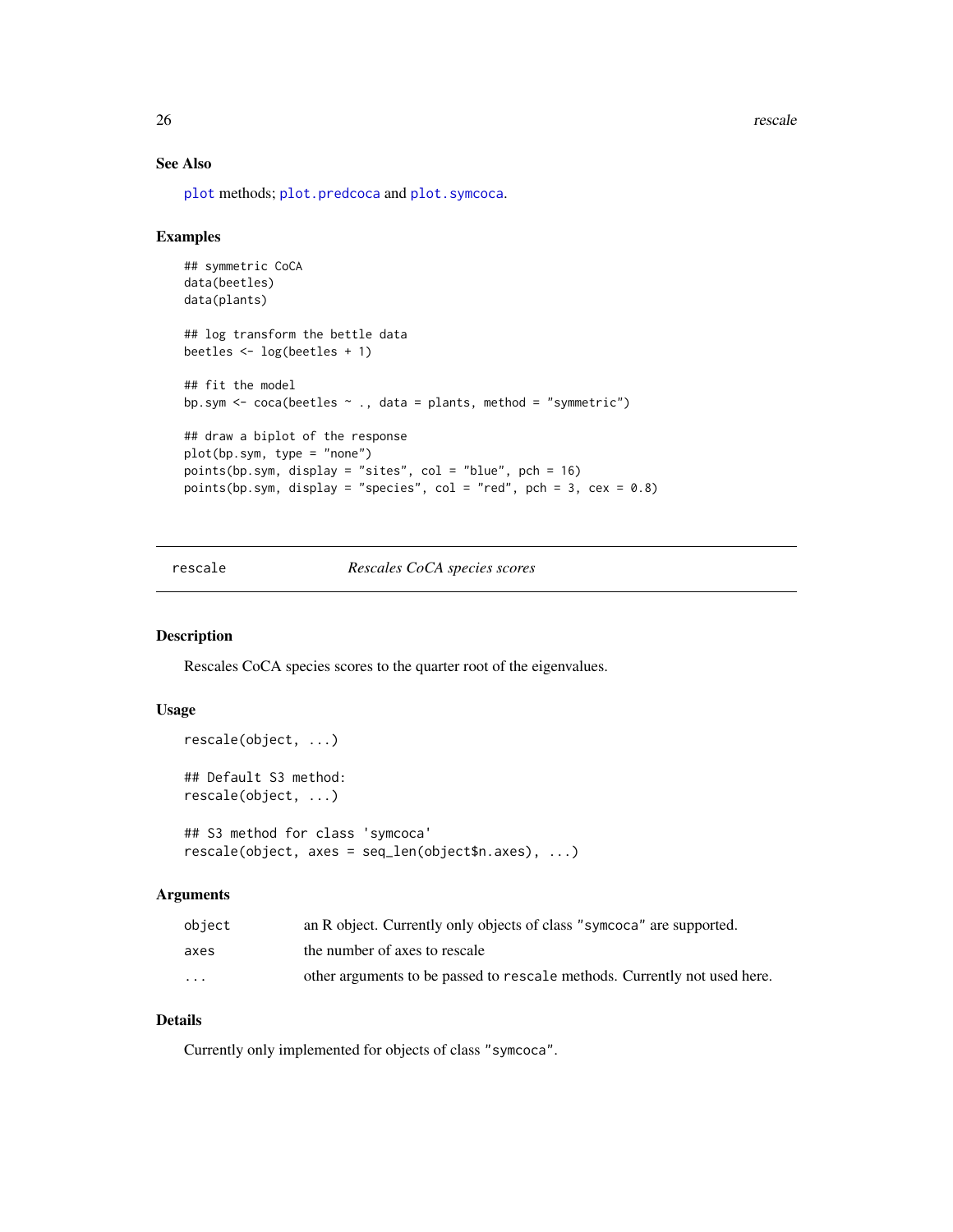# <span id="page-26-0"></span>resid.symcoca 27

# Value

Returns a list with the following components:

| U1             | rescaled species scores for the response |
|----------------|------------------------------------------|
| U <sub>2</sub> | rescaled species scores for the preditor |

# Author(s)

Matlab original by C.J.F. ter Braak and A.P. Schaffers. R port by Gavin L. Simpson.

#### See Also

[symcoca](#page-0-0)

# Examples

```
data(bryophyte)
data(vascular)
bryo.sym <- coca(bryophyte ~ ., data = vascular, method = "symmetric")
rescale(bryo.sym, axes = 1:2)
```
resid.symcoca *Extract Model Residuals*

# Description

Extracts the residuals of the fitted model of a symmetric CoCA to the response and the predictor.

# Usage

## S3 method for class 'symcoca' resid(object, ...)

#### Arguments

| object   | an object of class "symcoca".            |
|----------|------------------------------------------|
| $\cdots$ | arguments to be passed to other methods. |

#### Value

A list containing the residuals for the response and the predictor with the following components:

- Y residuals of the fit to the repsonse.
- X residuals of the fit to the predictor.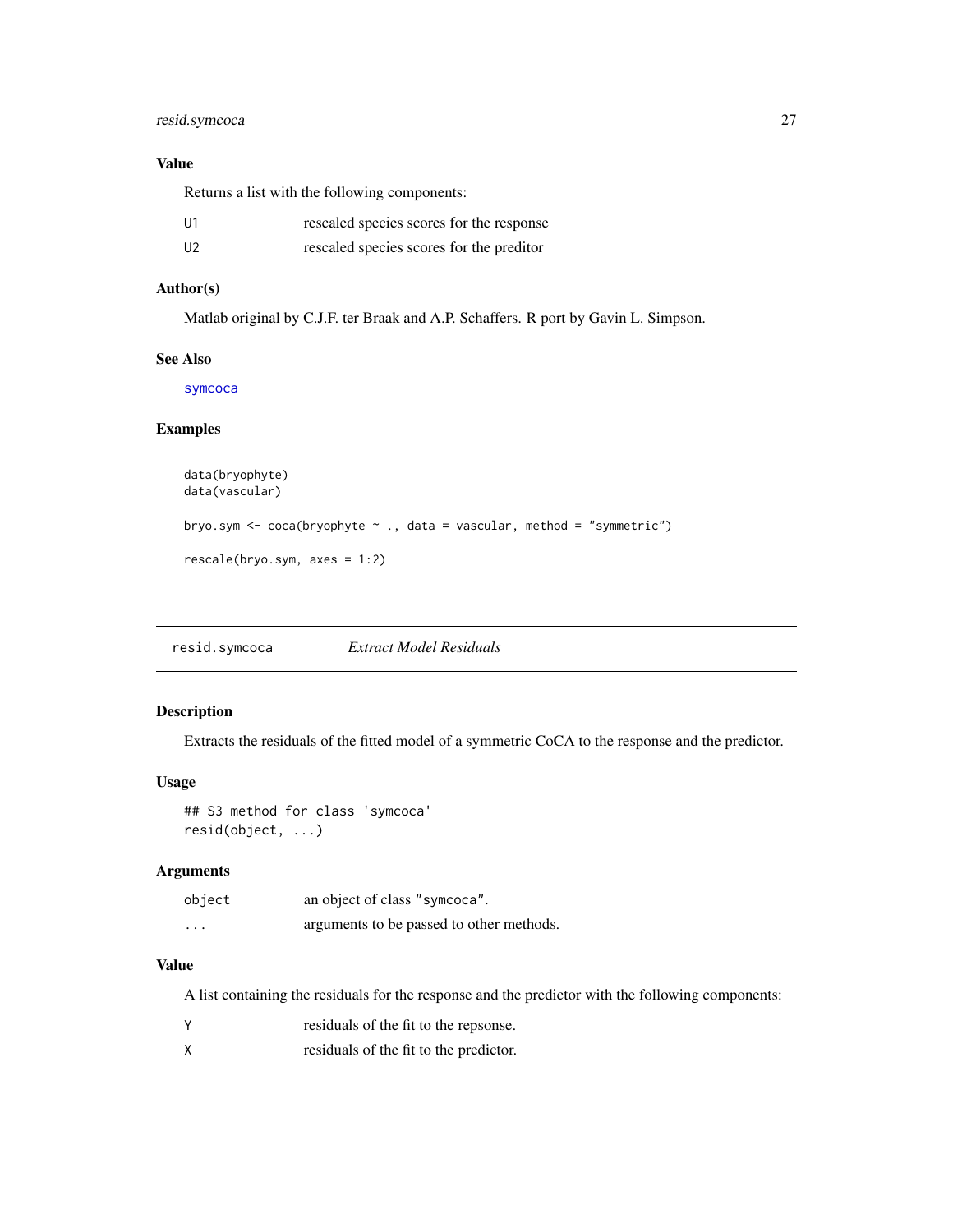#### Author(s)

Gavin L. Simpson

#### See Also

[symcoca](#page-0-0)

# Examples

```
data(bryophyte)
data(vascular)
bryo.sym <- coca(bryophyte ~ ., data = vascular, method = "symmetric")
eps <- resid(bryo.sym)
```
scaleChi *Standardised chi-square residuals*

# Description

Scales a matrix, Y, to is standardised chi-square residuals  $(o-e)/\sqrt{e}$  (given  $K_n$  and  $R_0$  metrics derived from an external matrix  $Y_0$ ) so that further analysis can be unweighted.

#### Usage

scaleChi(Y, Kn, R0, eps = 1e-06)

# Arguments

|     | a matrix for which standardised chi-square residuals are to be calculated. |
|-----|----------------------------------------------------------------------------|
| Кn  | the column sums $(K)$ of Y divided by sum $(K)$ .                          |
| R0  | row weights.                                                               |
| eps | a tolerance.                                                               |

# Value

| Υr | the matrix of standardised chi-squared residuals of Y. |  |
|----|--------------------------------------------------------|--|
|----|--------------------------------------------------------|--|

#### Note

This function is not intended for casual use by users.

# Author(s)

Gavin L. Simpson, based on Matlab code by C.J.F. ter Braak and A.P. Schaffers.

<span id="page-27-0"></span>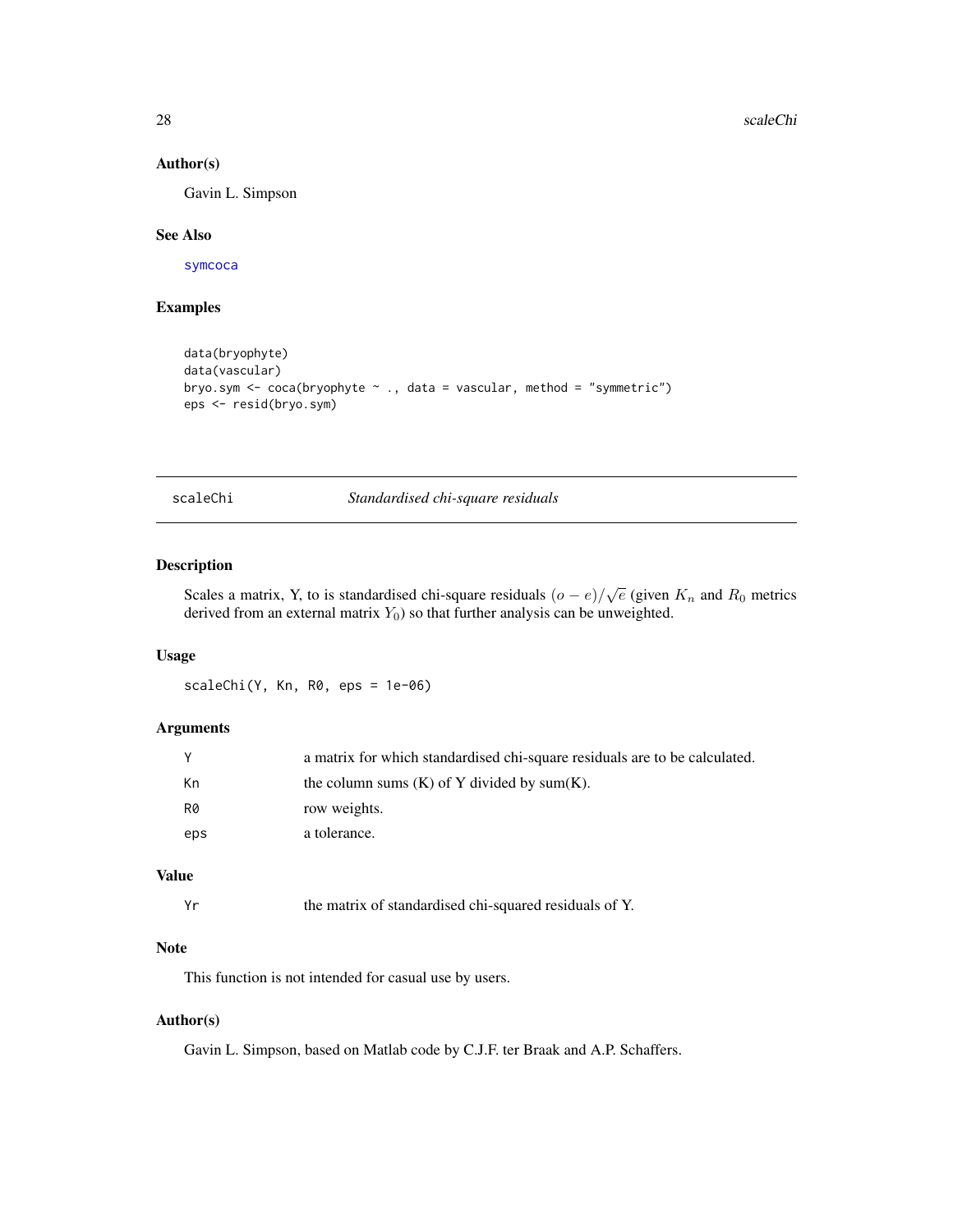# <span id="page-28-0"></span>scores.predcoca 29

# References

Ter Braak, C.J.F and Schaffers, A.P. (2004) Co-Correspondence Analysis: a new ordination method to relate two community compositions. *Ecology* 85(3), 834–846

<span id="page-28-2"></span>scores.predcoca *Get Species or Site Scores from an Ordination*

# <span id="page-28-1"></span>Description

Function to access either species or site scores for specified axes in co-correspondence analysis ordination methods.

# Usage

```
## S3 method for class 'predcoca'
scores(x, choices = c(1, 2),display = c("sites","species"), ...)
```

```
## S3 method for class 'symcoca'
scores(x, choices = c(1, 2),display = c("sites", "species"), scaling = 1, ...)
```
## Arguments

| $\mathsf{x}$        | an ordination result                                                                                                             |
|---------------------|----------------------------------------------------------------------------------------------------------------------------------|
| display             | partial match to access scores for "sites" "species", "loadings" or "xmatrix".<br>The latter two are only available for symcoca. |
| choices             | numeric; the ordination axes to return.                                                                                          |
| scaling             | numeric; whether the species scores should be rescaled to the quarter root of the<br>eigenvalues using rescale.symcoca.          |
| $\cdot \cdot \cdot$ | arguments to be passed to other methods.                                                                                         |

#### Details

Implements a [scores](#page-0-0) method for symmetric co-correspondence analysis ordination results.

#### Value

A list with one or more components containing matrices of the requested scores:

| species  | A list with two components, Y and X, containing the species scores for the re-                                                        |
|----------|---------------------------------------------------------------------------------------------------------------------------------------|
|          | sponse matrix Y and the predictor matrix X respectively.                                                                              |
| sites    | A list with two components, Y and X, containing the site scores for the response<br>matrix Y and the predictor matrix X respectively. |
| loadings | A list with two components, Y and X containing the loadings for the response<br>and predictor matrix. For symcoca only.               |
| xmatrix  | The X matrix. For symcoca only.                                                                                                       |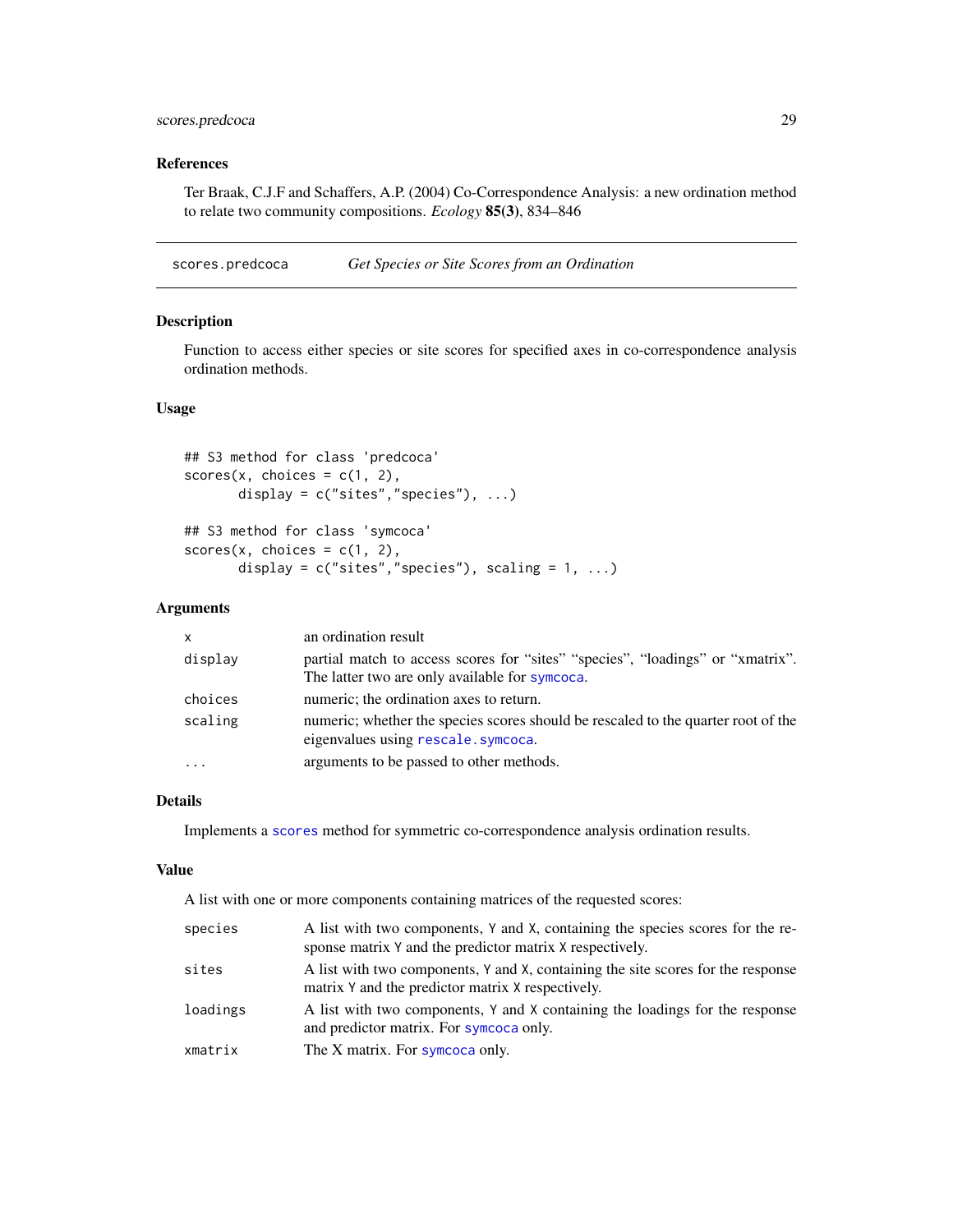#### <span id="page-29-0"></span>Author(s)

Gavin L. Simpson, based on Matlab code by C.J.F. ter Braak and A.P. Schaffers.

#### References

ter Braak, C.J.F and Schaffers, A.P. (2004) Co-Correspondence Analysis: a new ordination method to relate two community compositions. *Ecology* 85(3), 834–846

#### See Also

[scores](#page-0-0), for further details on the method.

# Examples

```
## load some data
data(beetles)
data(plants)
## log transform the bettle data
beetles <- log(beetles + 1)
## fit the model, a symmetric CoCA
bp.sym \leq coca(beetles \sim ., data = plants, method = "symmetric")
## extract the scores
scr <- scores(bp.sym)
## predictive CoCA using SIMPLS and formula interface
bp.pred \leq coca(beetles \sim ., data = plants)
scr2 <- scores(bp.pred)
```
screeplot.symcoca *Screeplot for symmetric co-correspondence analysis*

#### Description

Produces a screeplot of the eigenvalues of a symmetric co-correspondence analysis.

#### Usage

```
## S3 method for class 'symcoca'
screeplot(x, type = "b",xlab = NULL, ylab = NULL,...)
```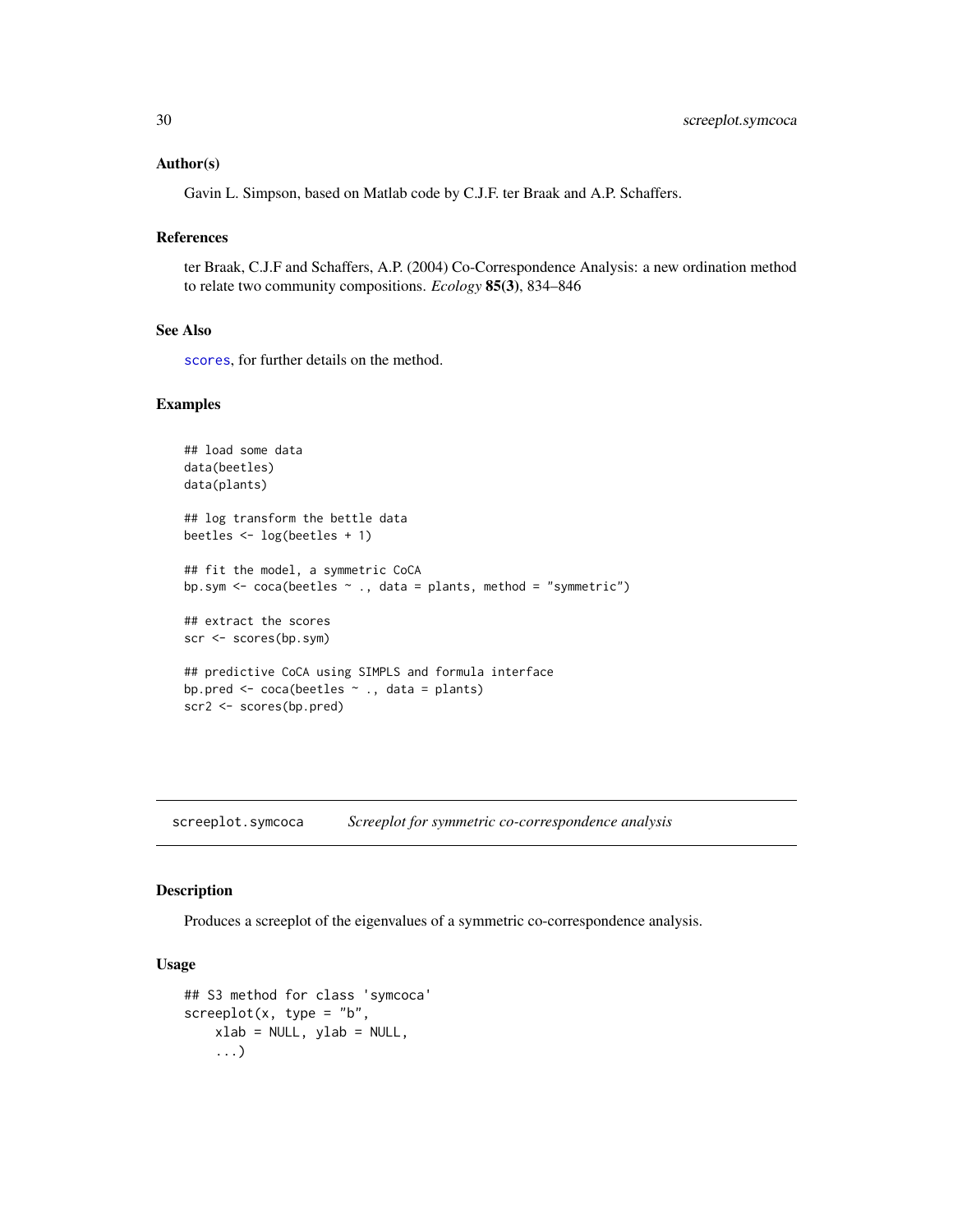#### <span id="page-30-0"></span>simpls 31

# Arguments

| x          | an object of class "symcoca", the result of a call to symcoca.                                      |
|------------|-----------------------------------------------------------------------------------------------------|
| type       | the type of points to draw; see points.                                                             |
| xlab. vlab | labels for the x and y axes. If none supplied suitable labels are formed from the<br>result object. |
| $\cdots$   | other graphical parameters as in 'par' may also be passed as arguments.                             |
|            |                                                                                                     |

# Author(s)

Gavin L. Simpson.

# See Also

[coca](#page-3-1), [screeplot](#page-0-0), [plot.default](#page-0-0)

#### Examples

```
## symmetric CoCA
data(beetles)
data(plants)
## log transform the bettle data
beetles <- log(beetles + 1)
## fit the model
bp.sym \le coca(beetles \sim ., data = plants, method = "symmetric")
## draw a biplot of the response
screeplot(bp.sym)
```
simpls *Modified version of Sijmen de Jong's SIMPLS*

#### Description

Fits a PLSR model with the SIMPLS algorithm, modified to allow a weighted analysis.

# Usage

 $simpls(X, Y, ncomp, stripped = FALSE, ...)$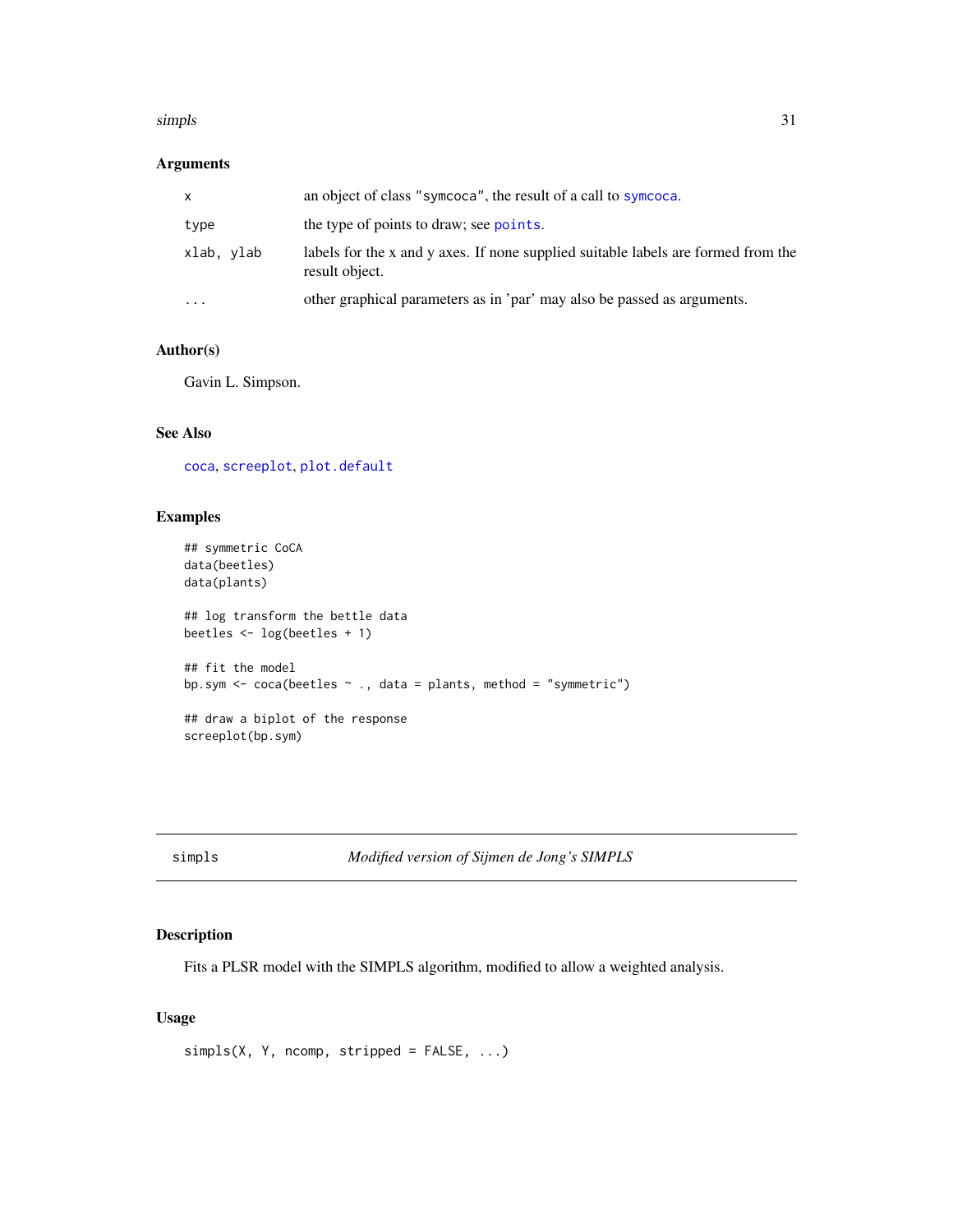#### <span id="page-31-0"></span>**Arguments**

| X.        | a matrix of observations. NAs and Infs are not allowed.                                                                                                                                                  |
|-----------|----------------------------------------------------------------------------------------------------------------------------------------------------------------------------------------------------------|
| Υ         | a vector or matrix of responses. NAs and Infs are not allowed.                                                                                                                                           |
| ncomp     | the number of components to be used in the modelling.                                                                                                                                                    |
| stripped  | logical. If TRUE the calculations are stripped as much as possible for speed; this<br>is meant for use with cross-validation or simulations when only the coefficients<br>are needed. Defaults to FALSE. |
| $\ddotsc$ | other arguments. Currently ignored.                                                                                                                                                                      |

# Details

This function is a modified version of simpls. fit from package pls. Four modification have been made:

- 1. The input matrices X and Y are not centered,
- 2. The scores (tt in the code) are not centered,
- 3. Added code to calculate the total variance in the Y matrix, Ytotvar, and the variance in Y accounted for by each PLS axis, Yvar (See Value below), and
- 4. Additional components are returned if argument stripped is TRUE.

This function should not be called directly, but through the generic function [coca](#page-3-1).

SIMPLS is much faster than the NIPALS algorithm, especially when the number of X variables increases, but gives slightly different results in the case of multivariate Y. SIMPLS truly maximises the covariance criterion. According to de Jong, the standard PLS2 algorithms lie closer to ordinary least-squares regression where a precise fit is sought; SIMPLS lies closer to PCR with stable predictions.

#### Value

A list containing the following components is returned:

| an array of regression coefficients for $1, \ldots$ , noomp components. The dimensions<br>of coefficients are c(nvar, npred, ncomp) with nvar the number of X<br>variables and npred the number of variables to be predicted in Y. |
|------------------------------------------------------------------------------------------------------------------------------------------------------------------------------------------------------------------------------------|
| a matrix of scores.                                                                                                                                                                                                                |
| a matrix of loadings.                                                                                                                                                                                                              |
| a matrix of Y-scores.                                                                                                                                                                                                              |
| a matrix of Y-loadings.                                                                                                                                                                                                            |
| the projection matrix used to convert X to scores.                                                                                                                                                                                 |
| a vector of means of the X variables.                                                                                                                                                                                              |
| a vector of means of the Y variables.                                                                                                                                                                                              |
| an array of fitted values. The dimensions of fitted values are c(nobj, npred, ncomp)<br>with nobj the number samples and npred the number of Y variables.                                                                          |
| an array of regression residuals. It has the same dimensions as fitted, values.                                                                                                                                                    |
|                                                                                                                                                                                                                                    |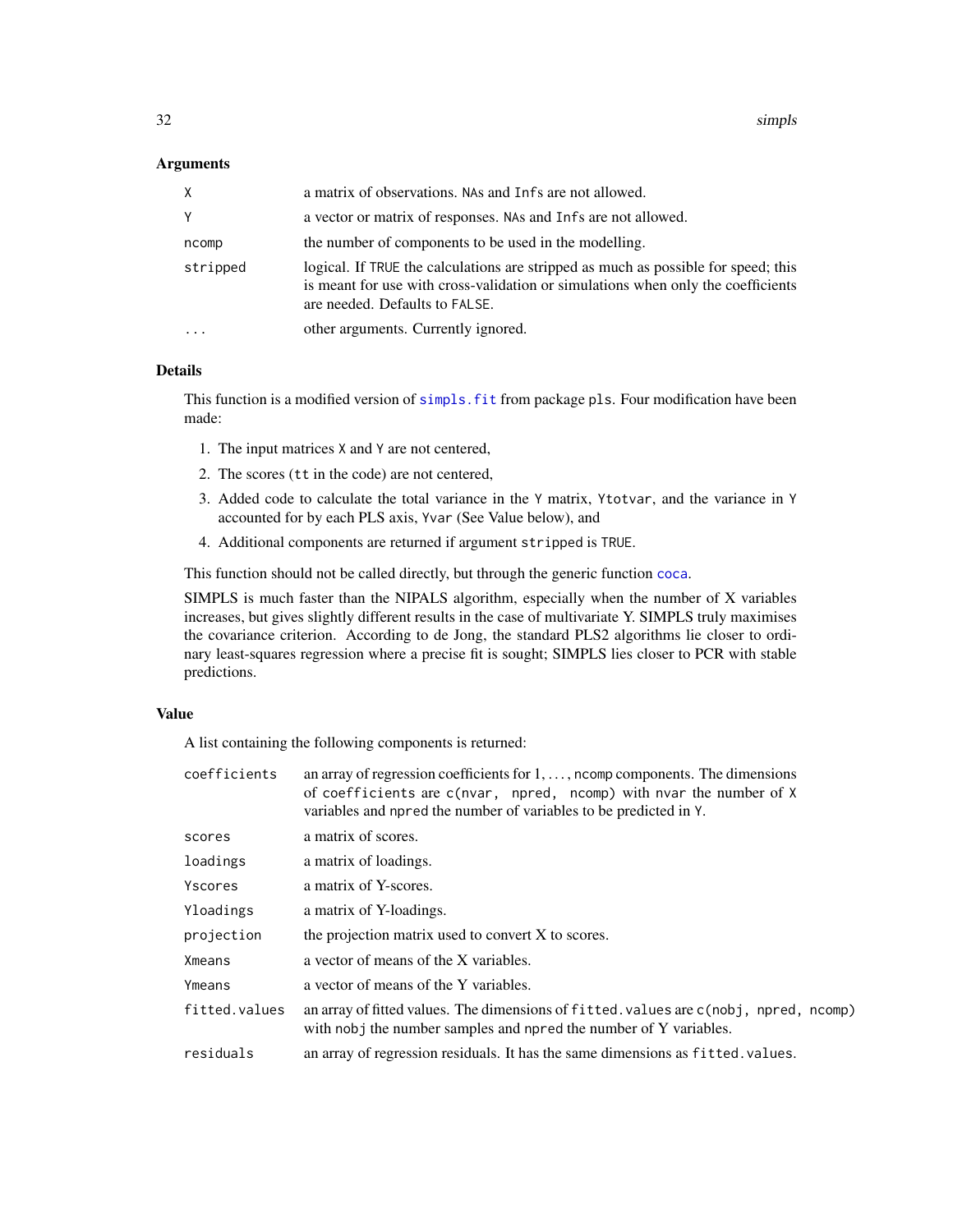<span id="page-32-0"></span>

| Xvar    | a vector with the amount of X-variance explained by each number of compo-<br>nents. |
|---------|-------------------------------------------------------------------------------------|
| Yvar    | a vector with the amount of Y-variance explained by each number of compo-<br>nents. |
| Xtotvar | Total variance in X.                                                                |
| Ytotvar | Total variance in Y.                                                                |

If stripped is TRUE, only the components coefficients, Xmeans and Ymeans, Xvar and Yvar, and Xtotvar and Ytotvar are returned.

#### Author(s)

Based on [simpls.fit](#page-0-0) by Ron Wehrens and Bjorn-Helge Mevik, with simple modifications by Gavin L. Simpson.

#### References

de Jong, S. (1993) SIMPLS: an alternative approach to partial least squares regression. *Chemometrics and Intelligent Laboratory Systems*, 18, 251–263.

#### See Also

[coca](#page-3-1)

<span id="page-32-1"></span>summary.predcoca *Summarizing Co-CA Model Fits*

#### <span id="page-32-2"></span>Description

summary methods for classes "predcoca" and "symcoca". These provide a summary of the main results of a Co-Correspondence Analysis model.

#### Usage

```
## S3 method for class 'predcoca'
summary(object, axes = c(1:min(6, object$n.axes)),
         display = c("species", "sites"), ...## S3 method for class 'symcoca'
summary(object, axes = c(1:min(6, object$n.axes)),
       display = c("species", "sites"), scaling = 1, ...)
```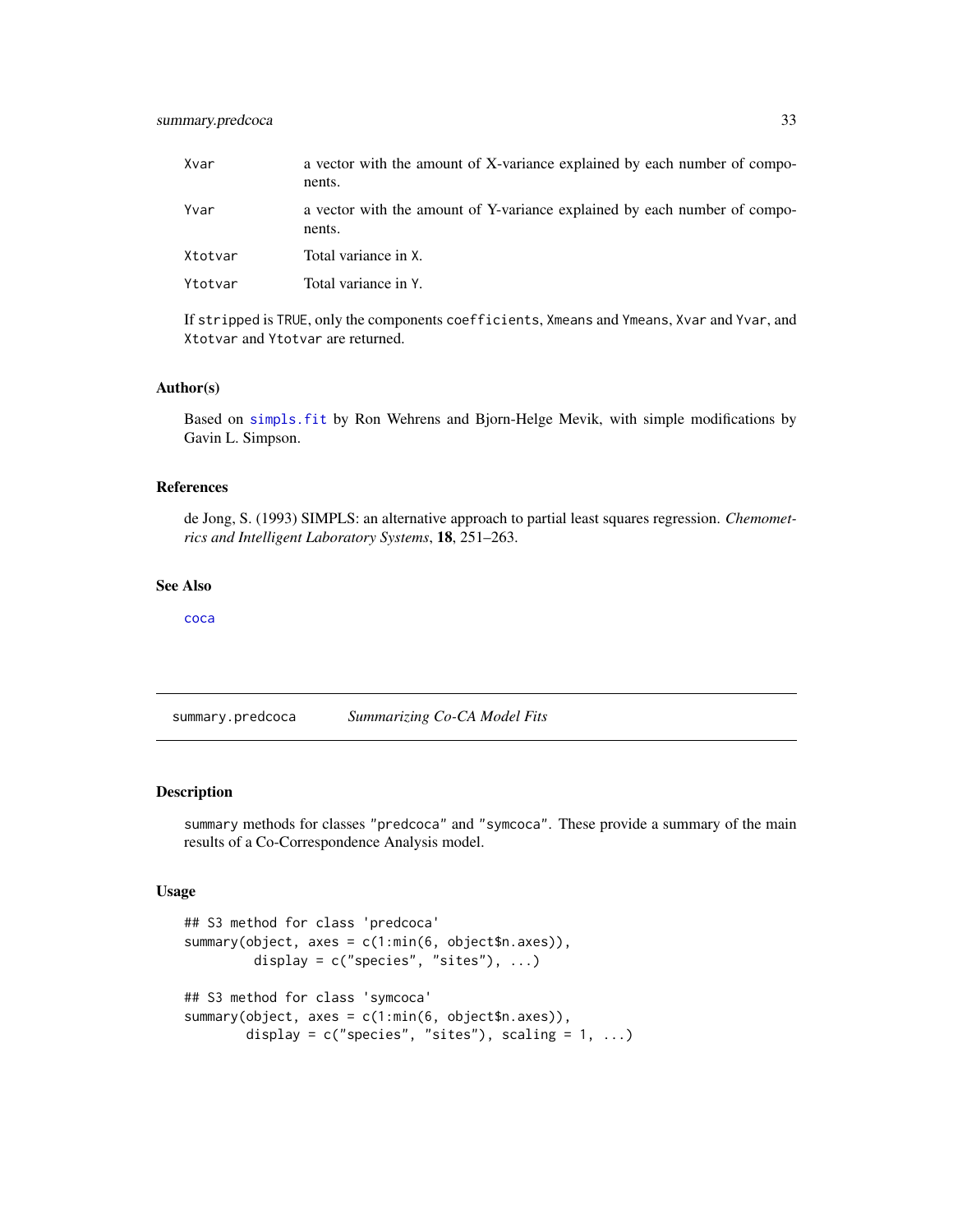# <span id="page-33-0"></span>Arguments

| object    | an object of class "predcoca" or "symcoca". Generally the result of a call to<br>coca.                                                       |
|-----------|----------------------------------------------------------------------------------------------------------------------------------------------|
| axes      | the number of CoCA axes to return in the result set.                                                                                         |
| display   | one or both of "species" and/or "sites"                                                                                                      |
| scaling   | for objects of class "symcoca" only, the scaling to be applied to the results. One<br>of "1" or "2". See below for details of scalings used. |
| $\ddotsc$ | arguments to be passed to other methods.                                                                                                     |

# Value

A list with the some of the following components:

| cocaScores  | The site and or species scores for the axes requested.                                                                                                                                                         |
|-------------|----------------------------------------------------------------------------------------------------------------------------------------------------------------------------------------------------------------|
| call        | The call used to fit the model.                                                                                                                                                                                |
| lambda      | The eigenvalues for the axes requested. Not for predcoca simpls.                                                                                                                                               |
| namY, namX  | the names of the response and predictor either supplied by the user or derived<br>from the original call.                                                                                                      |
| loadings    | a list with two components loadings1 and loadings2, which refer to the re-<br>sponse and the predictor matrices respectively. (Only for predictive CoCA mod-<br>els.)                                          |
| varianceExp | a list with components Yblock and Xblock containing the amount of variance<br>explained on each CoCA axis in the response and the predictor respectively.<br>(Only for predictive CoCA models.)                |
| totalVar    | a list with components Yblock and Xblock containing the total variance in the<br>response and the predictor data sets respectively                                                                             |
| inertia     | a list with components total and residual containing the total and residual in-<br>ertia (variance) in the response and the predictor matrices of a symmetric CoCA<br>model. (Only for symmetric CoCA models.) |
| scaling     | the scaling used/requested. (Only for symmetric CoCA models.)                                                                                                                                                  |

# Author(s)

Gavin L. Simpson

# See Also

The model fitting function [coca](#page-3-1)

# Examples

```
## symmetric CoCA
data(beetles)
data(plants)
```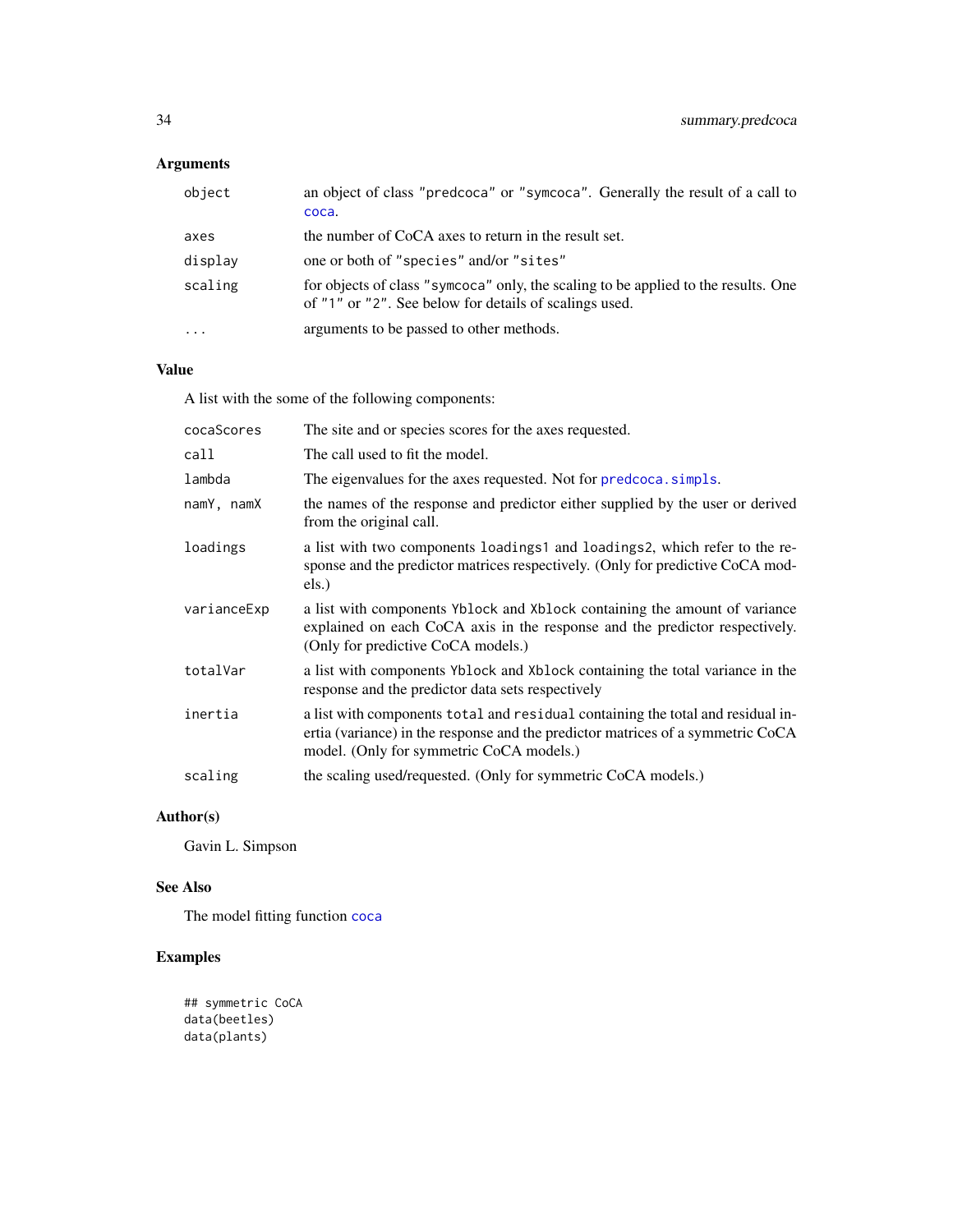# <span id="page-34-0"></span>weights.symcoca 35

```
## log transform the bettle data
beetles <- log(beetles + 1)
## fit the model
bp.sym <- coca(beetles ~ ., data = plants, method = "symmetric")
summary(bp.sym, axes = 1:4)
## Different scaling
summary(bp.sym, axes = 1:4, scaling = 2)
## Predictive CoCA
bp.pred <- coca(beetles ~ ., data = plants)
summary(bp.pred, axes = 1:2)
```
weights.symcoca *Exctract CoCA model weights*

#### **Description**

Extractor function to identify and select appropriate analysis weights from Co-correspondence Analysis models.

#### Usage

## S3 method for class 'symcoca' weights(object, ...)

## S3 method for class 'predcoca' weights(object, ...)

#### Arguments

| object   | an object of class "symcoca" or "predcoca".  |
|----------|----------------------------------------------|
| $\cdots$ | arguments passed to other methods. Not used. |

#### Value

A numeric vector of common site weights is currently returned. These correspond to  $R_0$  in ter Braak and Schaffers (2004).

#### Author(s)

Gavin L. Simpson

#### References

ter Braak, C.J.F and Schaffers, A.P. (2004) Co-Correspondence Analysis: a new ordination method to relate two community compositions. *Ecology* 85(3), 834–846.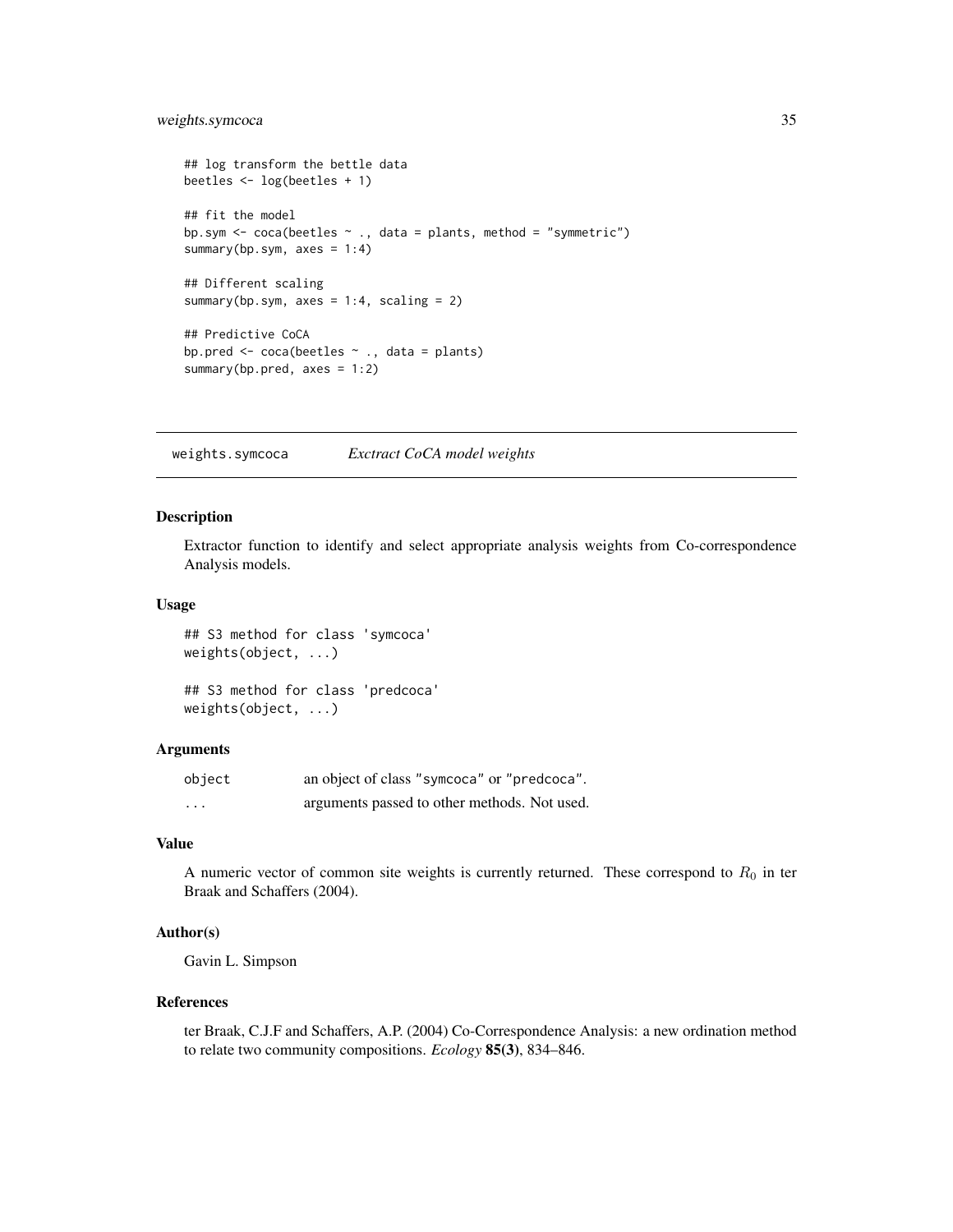# <span id="page-35-0"></span>See Also

[envfit.coca](#page-12-1) uses these weights to estimate weighted correlations in ordination space. See [coca](#page-3-1) for details on creating CoCA models.

# Examples

```
## symmetric CoCA
data(beetles)
data(plants)
## log transform the bettle data
beetles <- log(beetles + 1)
## fit the model
bp.sym <- coca(beetles ~ ., data = plants, method = "symmetric")
## weights == R[0]
weights(bp.sym)
```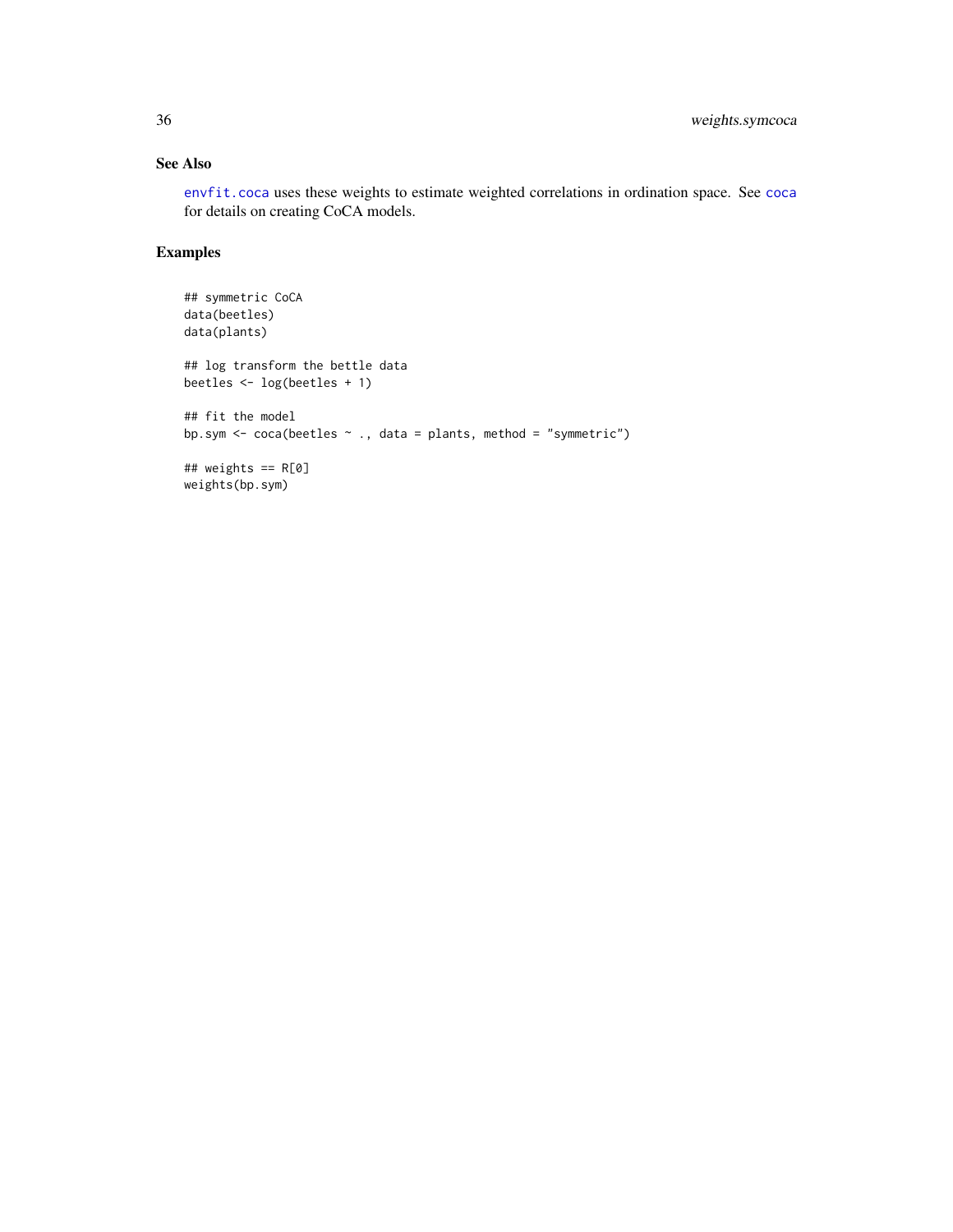# <span id="page-36-0"></span>Index

∗Topic datasets beetles , [3](#page-2-0) bryophyte, [4](#page-3-0) ∗Topic hplot plot.predcoca , [21](#page-20-0) plot.symcoca, [23](#page-22-0) screeplot.symcoca , [30](#page-29-0) ∗Topic htest envfit.coca , [13](#page-12-0) ∗Topic methods plot.symcoca, [23](#page-22-0) points.coca, 2<mark>5</mark> scores.predcoca , [29](#page-28-0) screeplot.symcoca , [30](#page-29-0) weights.symcoca , [35](#page-34-0) ∗Topic models coca , [4](#page-3-0) coinertia , [8](#page-7-0) coinertiaI , [9](#page-8-0) fitCoinertia , [15](#page-14-0) ∗Topic multivariate coca , [4](#page-3-0) coinertia , [8](#page-7-0) coinertiaI , [9](#page-8-0) crossval , [11](#page-10-0) envfit.coca , [13](#page-12-0) fitCoinertia, [15](#page-14-0) fitted.symcoca , [17](#page-16-0) mcChi , [18](#page-17-0) permutest.coca , [19](#page-18-0) rescale , [26](#page-25-0) resid.symcoca, [27](#page-26-0) scaleChi , [28](#page-27-0) scores.predcoca , [29](#page-28-0) simpls, [31](#page-30-0) summary.predcoca , [33](#page-32-0) ∗Topic package cocorresp-package , [2](#page-1-0) ∗Topic regression

coca , [4](#page-3-0) simpls, [31](#page-30-0) ∗Topic univar corAxis , [10](#page-9-0) ∗Topic utilities weights.symcoca, [35](#page-34-0) beetles , [3](#page-2-0) bryophyte , [4](#page-3-0) coca , [4](#page-3-0) , *[13](#page-12-0) , [14](#page-13-0)* , *[17](#page-16-0)* , *[21](#page-20-0) [–25](#page-24-0)* , *[31](#page-30-0) [–34](#page-33-0)* , *[36](#page-35-0)* cocorresp *(*cocorresp-package *)* , [2](#page-1-0) cocorresp-package , [2](#page-1-0) coinertia , [8](#page-7-0) , *[10](#page-9-0)* coinertiaI , *[9](#page-8-0)* , [9](#page-8-0) , *[16](#page-15-0)* cor , *[11](#page-10-0)* corAxis , [10](#page-9-0) crossval , *[6](#page-5-0)* , [11](#page-10-0) , *[20](#page-19-0) , [21](#page-20-0)* envfit , *[14](#page-13-0)* envfit.coca , [13](#page-12-0) , *[36](#page-35-0)* factorfit , *[14](#page-13-0)* fitCoinertia , [15](#page-14-0) fitted.symcoca , [17](#page-16-0) mcChi , [18](#page-17-0) ordiParseFormula , *[6](#page-5-0)* par , *[25](#page-24-0)* permutest.coca , *[6](#page-5-0)* , *[9](#page-8-0) , [10](#page-9-0)* , [19](#page-18-0) plants *(*beetles *)* , [3](#page-2-0) plot , *[26](#page-25-0)* plot.default , *[23](#page-22-0) , [24](#page-23-0)* , *[31](#page-30-0)* plot.predcoca , [21](#page-20-0) , *[26](#page-25-0)* plot.symcoca , [23](#page-22-0) , *[26](#page-25-0)* points , *[31](#page-30-0)* points.coca , [25](#page-24-0) predcoca.simpls , *[34](#page-33-0)* print.crossval *(*crossval *)* , [11](#page-10-0)